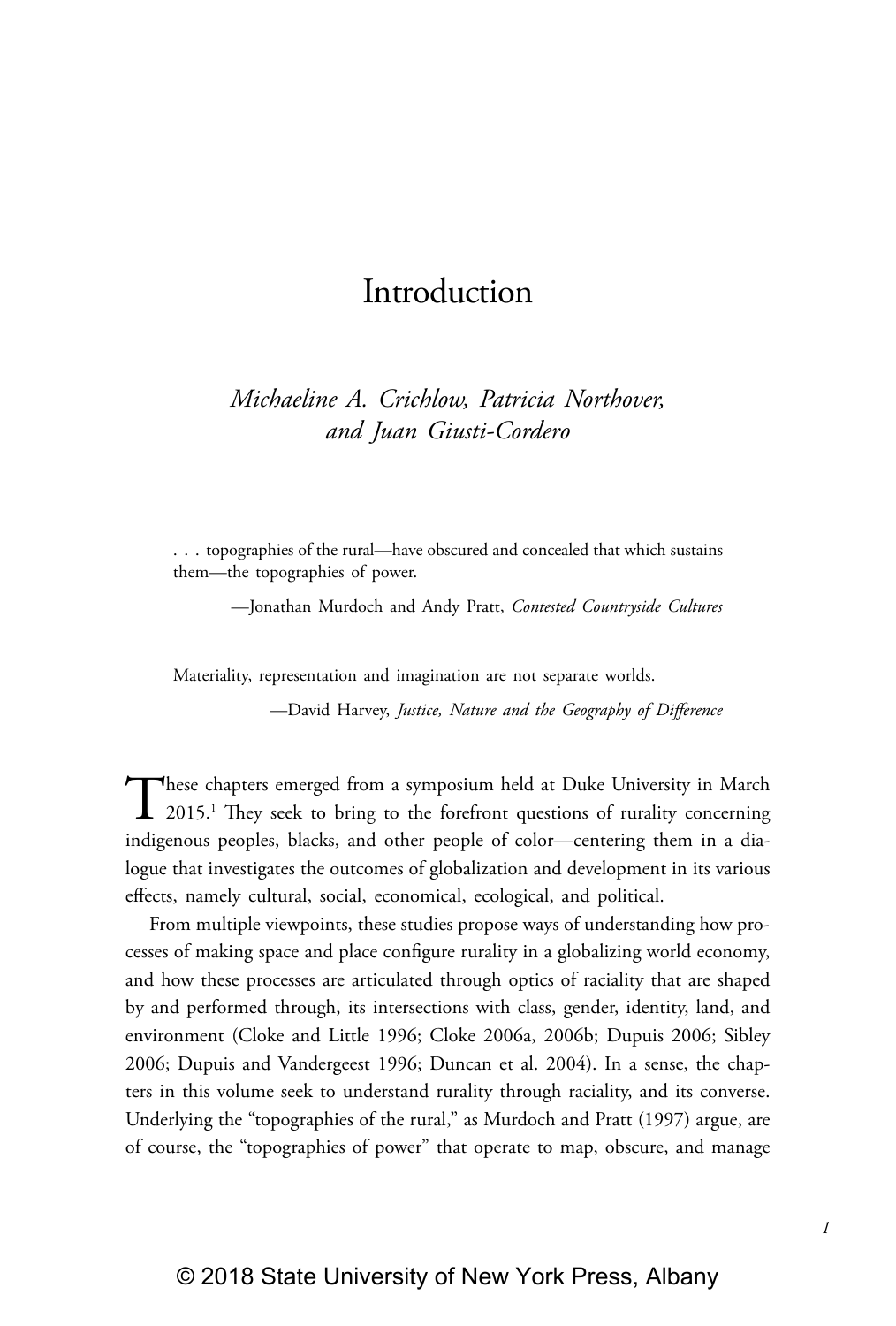rurality and raciality through projects of citizenship and statecraft, governance and development (Pratt 1996; Murdoch and Pratt 1997; Cloke 2006a; Halfacre 2006; Goldberg 2002). Accordingly, these processes, working through overlapping spatial zones and temporalities of globalization, will differentially incorporate and mark *places* (as well as bodies and states) in racialized relations of power, governmentality, and conflict, as well as creolizing ambivalences tracing both tactics of resistance and accommodation (see Amin 2011; Crichlow and Northover 2009a, 2009b; Trouillot 2002; Perry and Mauer 2003; Cohen 1999). In examining these processes, the geographies covered in this collection include, Asia, notably Thailand, as well as Africa and the Americas, including the United States and the Caribbean. However, as Massey (1995) reminds us:

The description, definition and identification of a place is . . . always inevitably an intervention not only into geography, but also, at least implicitly, into the (re)telling of the historical constitution of the present. It is another move into the continuing struggle over the delineation and characterization of space time . . . it may be useful to think of places, not as areas on maps, but as constantly shifting articulations of social relations through time . . . the identity of places, indeed the very identification of places *as*  particular places, is always in a sense temporary, uncertain, and in process. (Massey 1995: 188–190)

Through provocative readings and analyses of these areas, emphasis is therefore placed on the different spatial, scalar, and temporal registers of relational historical formation, as highlighted in the methodological approach of key analysts of processes of globalization and development, such as Michel-Rolph Trouillot (1988, 2002, 2003),<sup>2</sup> Doreen Massey<sup>3</sup> (2005), Philip McMichael (1990), and Tania Murray Li (2001). Perspectives gathered in this volume range from the complex historical conjunctures punctuating Braudel's *longue durée* amidst contesting global formations, to the strategy and tactics of more recent vintages of neoliberal capitalist development impacting on nation-states, local communities, and regions; and from postcolonial governmentality projects for producing new identities of place and citizenry, to the micro-politics of dynamic space-making through fluid subjectivities and the complex relations between places, people, and things. In tackling the dynamics of place, the chapters also consider the heightened risks and multiple states of insecurity in the global economy;<sup>4</sup> the logics of expulsion and primitive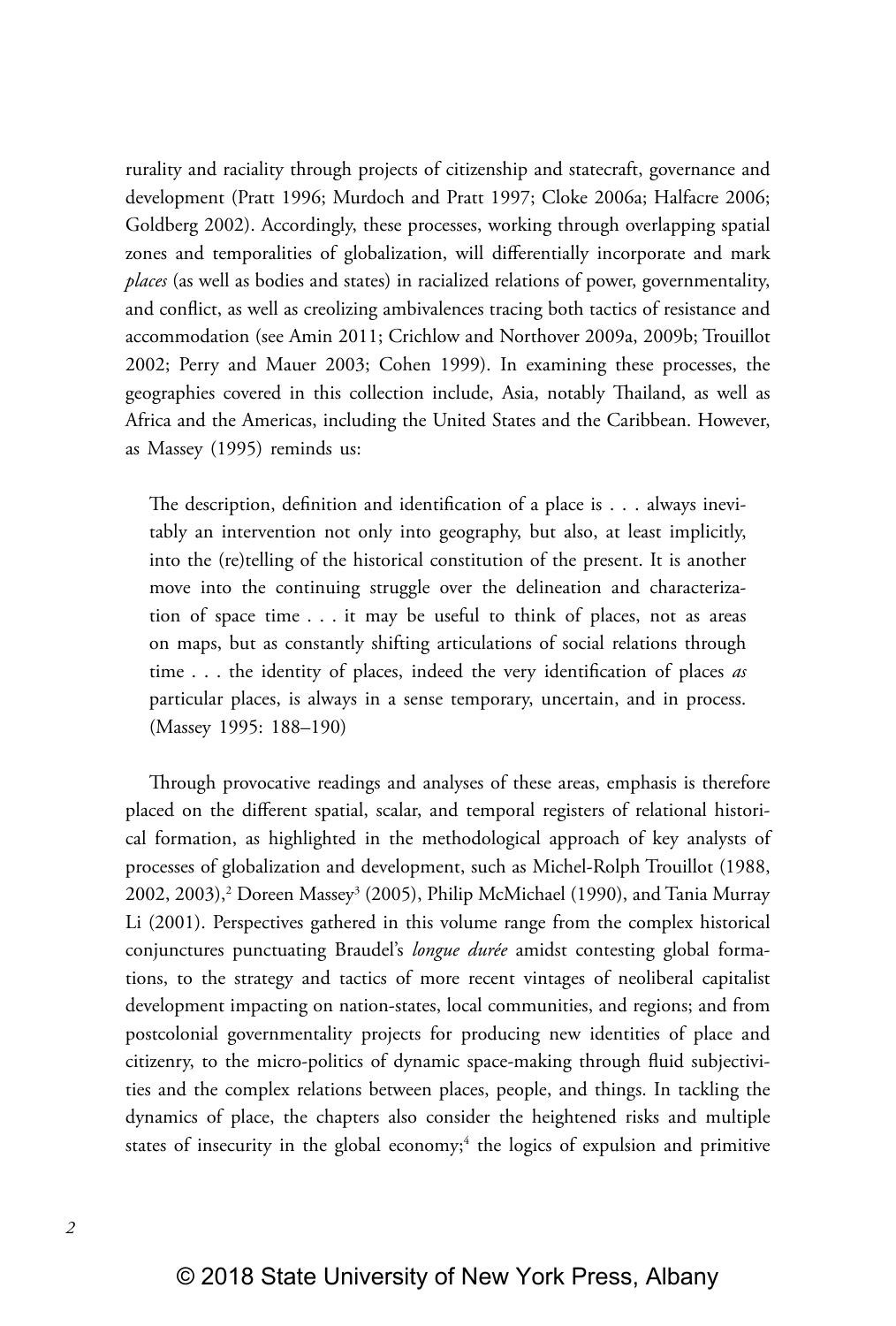accumulation dynamics shaping a new "savage sorting" (Sassen 2010); resistance and transformation in the face of globalization and political and environmental change; plus the steady decline in the livelihoods of people of color globally, their deepened vulnerabilities, and the complex reconstitution of systemic and lived racialization within these processes.

## Interrogating Race and Rurality in the Time-Spaces of Globalization and Development

While these essays are concerned with the themes of race and rurality, it would be wrong to suggest that any unified concept of race or rurality animates our discourse.5 Taking a cue from Du Bois in *Dusk of Dawn*, these terms tend to operate as signifiers of a complex set of "contradictory forces, facts and tendencies."6 Race and rurality moreover seem to overlap as heirs of a history of analysis that has both privileged (and indeed fetishized) them as explanatory categories and then denied their very relevance to understanding (social) spaces and the lived experiences within them. This tendency is reflected in the many calls to do away with the "rural," most notably Hoggart (1990), and of course, to eschew notions of race, most notably by Paul Gilroy (2002), and other pronouncements on its death, as John Jackson (2005) remarks. However, as the *Handbook of Rural Studies* (Cloke et al. 2006), *Critical Rural Theory* (Thomas et al. 2011), and the continued discourse on race attest, the complex terrains of the social, body-political, and temporal, as mapped through constructs of race and rurality, and their hegemonic politics of othering, continue to animate and demand our attention, investigation, and indeed our theoretical efforts to make sense of the globalizing spaces of modern capitalism and development.7

The chapters in this volume therefore view race and rurality as signifiers anchored to complex material, symbolic-political, bodily, and socio-spatial realities. For example, as the epigraph quoted from David Harvey (1996) intimates, and as Paul Cloke (2006c: 24) notes, "rather than understanding material, imaginative and practiced ruralities as somehow separate, it is possible—indeed strongly advisable—to see them as intrinsically and dynamically intertwined and embodied with 'flesh and blood' culture and with real life relationships." Similarly, Murdoch and Pratt dispute the existence of an essential rural or urban condition distinct from power relations: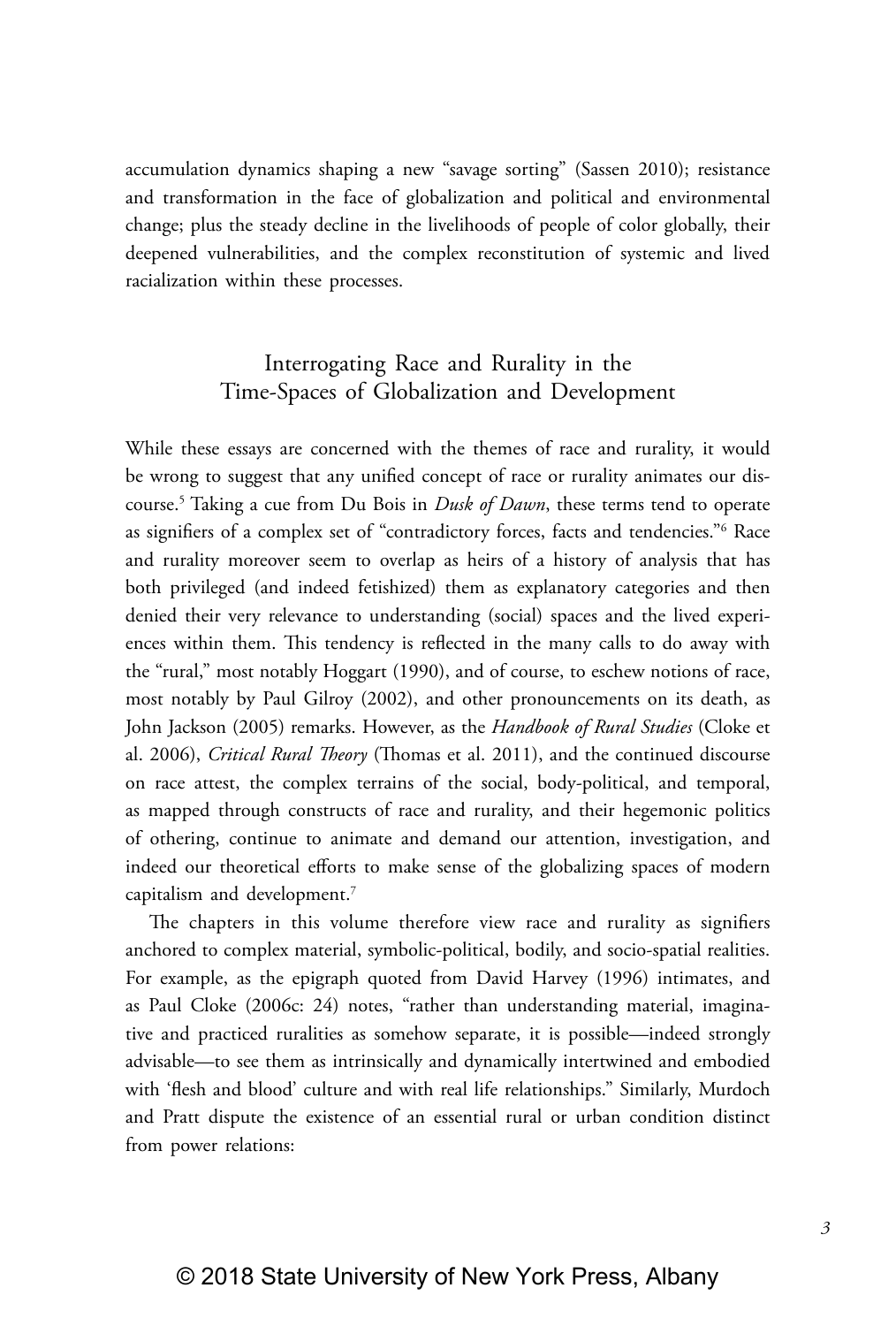[T]here is no essential rural condition, no point of reference against which rurality can be measured. Each practice of dividing and distinguishing the rural is saturated with assumptions and presuppositions. It is, of course, impossible to step outside of these; the only alternative, we believe is to adopt a reflexive approach . . . one that takes account of the ways in which we do the dividing and distinguishing, and that considers the ways in which our categories and concepts, the very accounts we write, perform power relations, so that these might become more visible and contestable. (Murdoch and Pratt 1997: 56)

Accordingly, Murdoch and Pratt consider that the rural is an inherently relational, unstable category that is

contingent, fluid, detached from any necessary, stable socio-spatial reference point. Its meanings are asserted relationally (most notably in contradistinction to the urban) and are situationally specific; that is, we can know the rural only from and through particular socio-spatial positions. (Murdoch and Pratt 1997: 58)

In line with this analytical positioning, the chapters herein by and large have sought to identify and explore "the topological suppositions which frame the performance of difference" (ibid: 58) with the intention of revealing or questioning the sets of power relations that inhere in the topographies *producing* the rural, or rather, as Cloke (2006a) emphasizes, the "hybridities of rural spaces," as well as the racial. In other words, this text addresses rurality as a politics of (social) space and offers to examine the imbricated relations between the production of space, race, and rurality. Or perhaps, in keeping with an emphasis on *processes of formation*—material, representational and imaginary—it is more revealing to flag the *racialization*<sup>8</sup> of (social and political) spaces, as well as bodies, as Didier Fassin (2011) emphasizes, that leads to fractured and fractious states of be/longing and un-be/longing. Indeed, as Hortense Spillers (1987) also reminds us, such bodies inhabiting processes of racialization have been problematically rendered (un)gendered and differentially abjected as "flesh," in the grotesque violence and most peculiar temporalities of the modern world, as interrogated most notably by W. E. B. Du Bois (1903), Frantz Fanon (1967), Stuart Hall (1980), Étienne Balibar and Immanuel Wallerstein (1991), Ann Laura Stoler (1995), Sylvia Wynter (1995),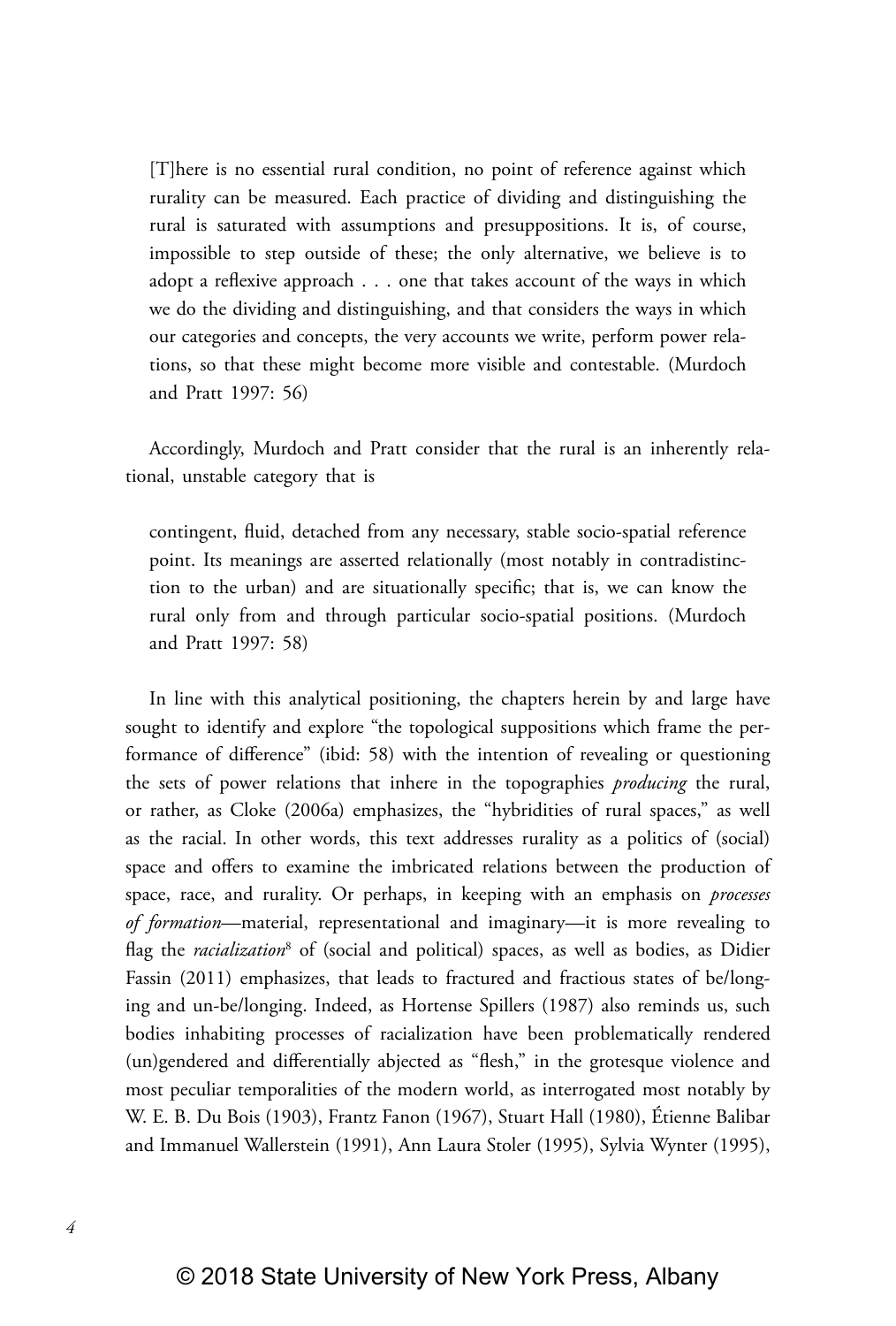Paul Gilroy (1987, 2002), Robert Miles (1989), Michael Omi and Howard Winant (1994), Eduardo Bonilla-Silva (1997), and Charles Mills (1997).

Anchored by a sensitivity to historical experiences, the chapters promote a critical-studies approach to the social history of development—one that shifts the focus from historicist modernization (or proletarianization) mantras that assume linear rapid change from agrarian to urban/industrial status; and from peasant or rural frameworks that tend to underestimate the extent of temporal and relational complexity in historical transformations. Of course, linear perspectives have also been rendered deeply problematic by the positivistic and dichotomous methodologies that underlie them. In contrast then, the chapters gathered here probe the various relational fields generating contested mappings, and the competing imaginaries of urban-rural spatialization processes that unsettle typical narratives of development or modern transformational forces. This means that they set out to critically examine the constitution and dynamic formation of historically contingent yet structurally constrained *productions* of rural and urban spaces through the optics of race, land, and rurality; question the nature of the development experience within hegemonic processes of capitalist formations and its rhetorical promises of progress; and finally, try to better understand the comparative racialization of hi/stories (human identity stories)<sup>9</sup> and spaces, as well as the fissures, or fault lines, they provoke within projects of development, or rather, the *haunted* quest for sustainability in the management of global spaces. This intervention we felt would thus enable a better engagement with the vital issues related to the well-being and political futures of diverse populations of color facing existential threats from globalization, development, and climate change, as Naomi Klein (2014) forcefully reminds us in *This Changes Everything: Capitalism vs. The Climate.*

We posit that such an approach to the dual dilemmas of displacement and dispossession, and the sorts of reactions and resistances that tend to be associated with the experiences of racialized subjects being increasingly divested of land and livelihood, requires exploring the continuity between the spaces of the rural and the urban and their mutual, historical constitution. From Africa to Asia, and the rest of the world, the rise of emergent middle classes alongside widening racialized dispossession and informalization processes driven by neoliberal governmentality have generated new rural-urban relationships as well as deeper and more complex socioeconomic pressures.<sup>10</sup> This present rural-urban conjuncture is further complicated by the fact that climate change has added its own pivotal weight upon the growing pressure on the global food supply, and has breathed new life into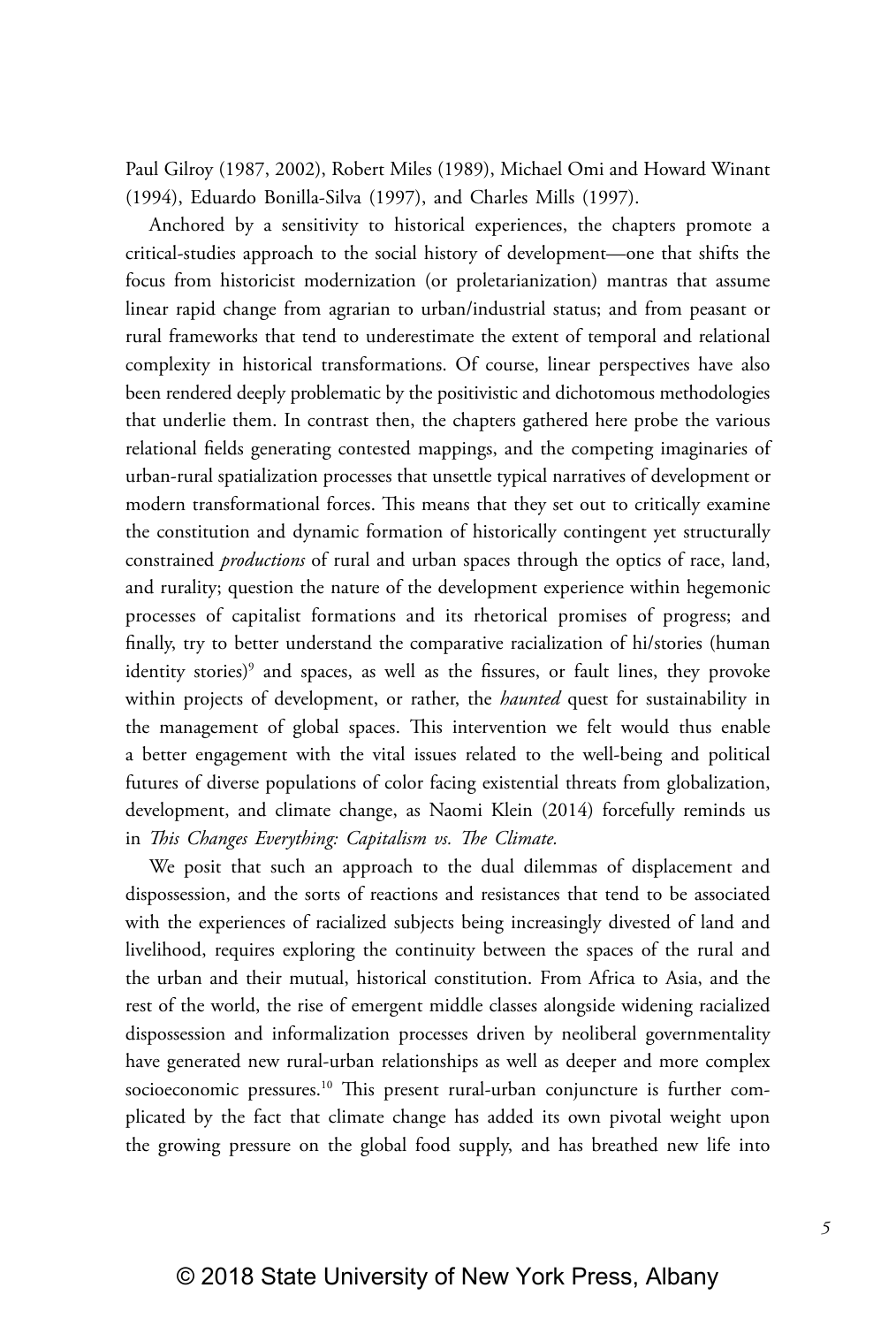large-scale agrarian production models through the phenomena of "land grabbing," or large-scale land acquisitions for food and non-food uses (White et al. 2012). Moreover, as we discussed at the symposium, cities have become home not only to the recently urbanized—displaced rural communities—but cities, in turn, reflect changing patterns in the rural-urban continuum in which the countryside is increasingly given over to industrialization while many urban areas are "ruralized," with significant back-and-forth movement that further complicates past distinctions. To the degree this is the case then, "land" and "the countryside"—perceived as spaces of belonging as well as sites for resource conflicts and struggles for place as well as development projects—are being increasingly reshaped as a *central problem field signaling* not just the changing fates of former agrarians, minorities, and marginals (generally), but also *a new spatial politics* rooted, as Michael Levien (2013) argues, less in a "politics of exploitation," and more deeply in a "politics of dispossession." In particular, informed by his own analytical and research effort on India to go beyond Harvey's (2003) recent discussion rethinking Marx's concept of "primitive accumulation" through the lens of "Accumulation by Dispossession," Levien is asking us *to further probe the nature of the political* inhabiting capitalist processes of accumulation.

Contextualized more generally then by the aforementioned critical lens, the discourses assembled here approached our entangled global spaces, through which world economic processes of development are articulated, as being formed through both relational histories and geographies. This method when applied to specific geographies and sociocultural phenomena promises to highlight more clearly the coevality of disparate development patterns constituting rural and urban spaces and their blurring. Thus, it offers a more nuanced mapping of world-making, whereby the intersectionality of seemingly far-flung geographies, cultural practices, and economic and political processes can be more clearly apprehended.

Overall, the essays included in this volume shed light on the complex production of fluid rural spaces through analyses of particular transformations and racializations. For example, Ray Kea in "Global Economies and Historical Change: Rethinking Social Struggles and Transformations in Africa's Zones of Rurality (1500–1800)" offers a *longue durée* frame for this volume through his broad historical sweep analyzing the regional social processes and contested zones of rurality within African historicity that became complexly imbricated in modes of Western economic globalization and its own racialized mode of modern world-making. Drawing upon a Marxist-inflected materialist perspective, Kea deeply scrutinizes the social and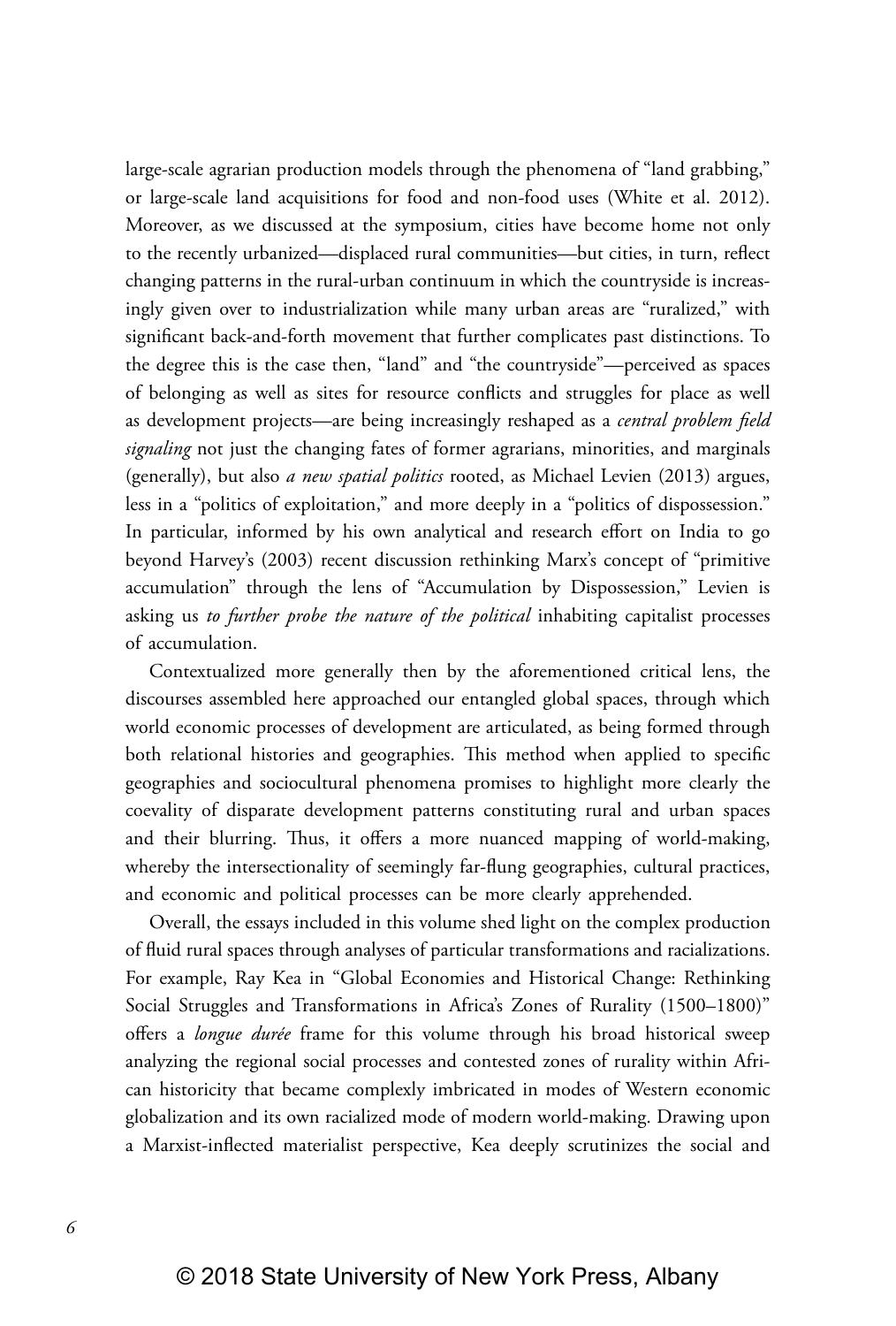political dynamics of West African social formations over the period between 1500 and 1800 in Western/Atlantic history and argues for a *rethinking* of the nature of these processes to highlight their intrinsic and relational logics.

Accordingly, Kea calls for examining African social formations' "own systemic logics and dynamics, rationalities, oppressions, crises, practices and capacities." This he provides through a much closer examination of the agencies, classes, institutionalorganizational complexes, and contesting Islamic and non-Islamic ideologies that shaped the shifting terrain of regional economic and political ties. By interrupting the hegemonic narratives of a singular globalization event, Kea highlights the older global and regional economies at work in African historicity, which drew upon largely tributary modes of accumulation that became strategically articulated but eventually dominated by Western modes of commodity capitalist accumulation. Guided by two principal hypotheses on the forms of the social and material contradictions characterizing what he describes as the late imperial and post-imperial period, Kea highlights the important role of rural spaces in fueling a universal and revolutionary ethos that became unsettled by the pressures for securing dominant political rule through the appropriation and exploitation of slave economies.

Complementing this wide sweep of Afro-Atlantic history offered by Kea, the other chapters offer close studies of particular events, singularly or comparatively, investigating the enactment of particular development projects occurring during the hopeful postcolonial moments, when states attempted to engineer socialist technologies of rule, as James Giblin in his essay discusses, highlighting the role of the developmentalist state in the *ujamaa* villagization project in Tanzania. Here, in contrast to James Scott's treatment in his book *Seeing like a State*, which focuses on the ways that "high modernist projects" flatten and make legible local sociocultural practices in order to shape, condition, and bring into being new ways of thinking and doing (technologies of governing, as Foucault would say), Giblin offers a more nuanced reading. His approach begins from the ground up to examine actual people's responses to these homogenizing development projects, which displaced them physically and psychically.

In "Making Development through Rural Initiative 'Unthinkable': Tanzania in the Time of *Ujamaa*," Giblin focuses on the villagization project in Tanzania where the socialist government of Julius Nyerere embarked upon the resettlement of most of the country's rural population into government-created villages. While much of the literature has focused on the merits of governmental efforts toward this end, Giblin offers a people-based account of these efforts. He captures the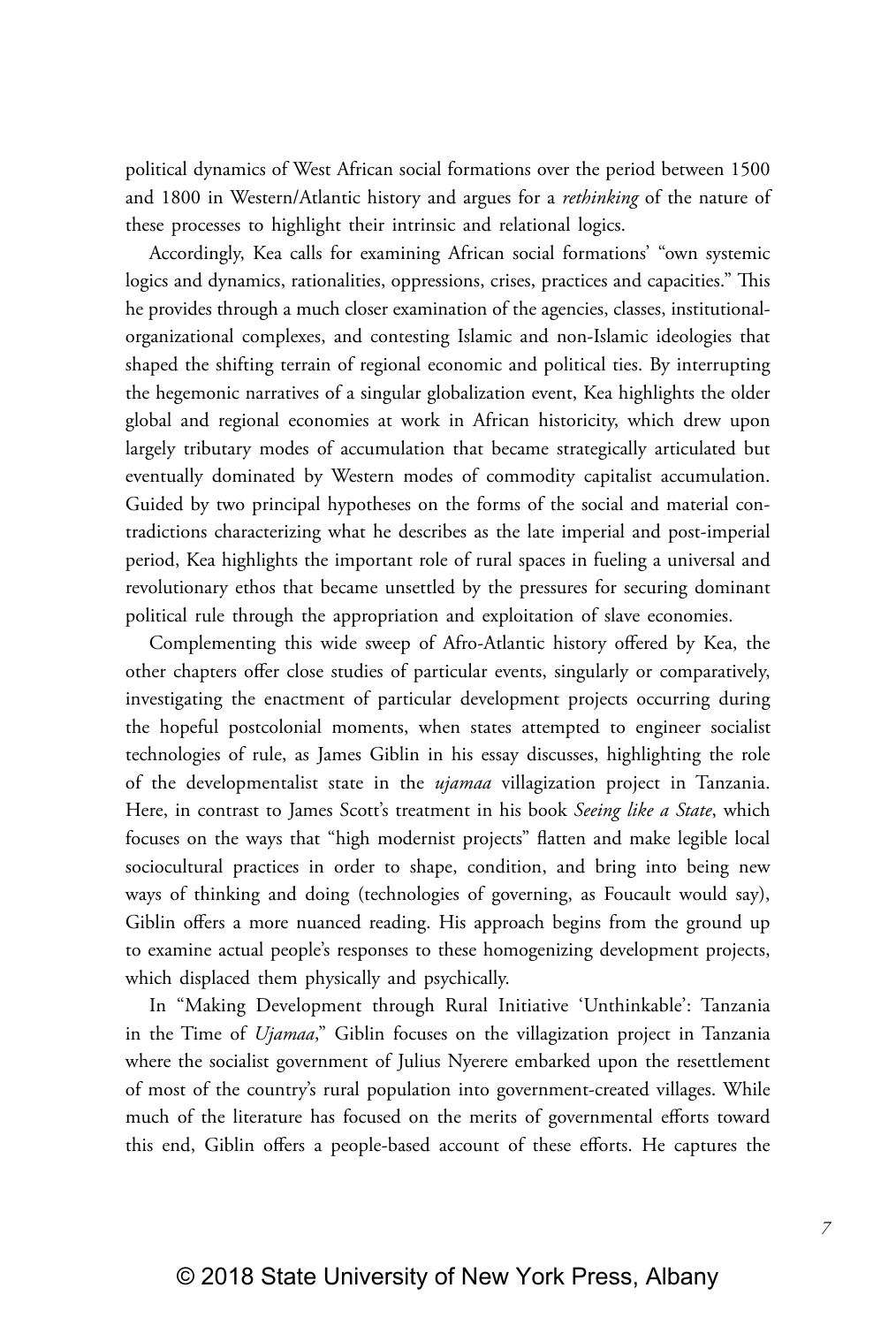active engagement with memories of particular traditions that these villagization projects erased, perhaps unwittingly, given the urgency and unbounded socialist enthusiasm with which they attempted to drag Tanzanians into a future unknown, but one in which state officials were formally invested. Rather than resulting in a raising of aspirations and morale, these projects served instead to distance their intended clients. Threading his argument through Michel-Rolph Trouillot's notion of "unthinkability," Giblin argues that Tanzanian officials could not think the possibility of rural development outside of state direction—a position shared by many decolonizing elites in the Global South. Yet the imagination of state officials remained firmly and contradictorily wedded to racialized Western notions of modernization and progress. To implement these ideas of centralization the villagization program silenced older histories, leading to resistance and foot-dragging against state agendas. Giblin argues that ironically this resistance was spurred by unsavory memories of colonialism's own racialized despotisms, which villagers felt resembled the edicts and demands of such state projects. Precolonial cultural practices were mobilized in opposition to undercut the new subjectivities and territorial reorganization that *ujamaa* villagization aimed to produce.

This attempt by states to remake place and populations, and to redesignate spaces through racializing practices, is the focus of Daniel B. Ahlquist and Amanda Flaim in their discussion of state/society reconfiguration of territorial space in Thailand. In their textured essay, "Racialization and the Historical Production of Contemporary Land Rights Inequalities in Upland Northern Thailand," the authors patently show the biopolitical drive to reengineer space for the privileging of ethnic Thais over uplanders. Here the projects of state building are fully invested in projects of othering associated with the division of territories. This state racialization project has fundamentally replaced earlier, more fluid ethno-spatial differences. Racialization takes on its usual trajectory of hierarchizing spaces and bodies among non-Western peoples themselves, in order to entrench unequal access to rights generally—a phenomenon witnessed in land rights. Ahlquist and Flaim argue that this racialized project underwrites the disparities between uplanders and ethnic Thais in terms not reminiscent of Western practices of racialization. Their adoption of the lens of race in a situation where no visible phenotypical difference exists between the populations under scrutiny speaks compellingly to the bio-rationales of racial constructions and reminds us that any body is open to racialization, since the underlying project really concerns power and the complex ordering of spaces of be/longing or un-be/longing. Thus, the essay demonstrates forcefully the technologies and organizational logics of such a project,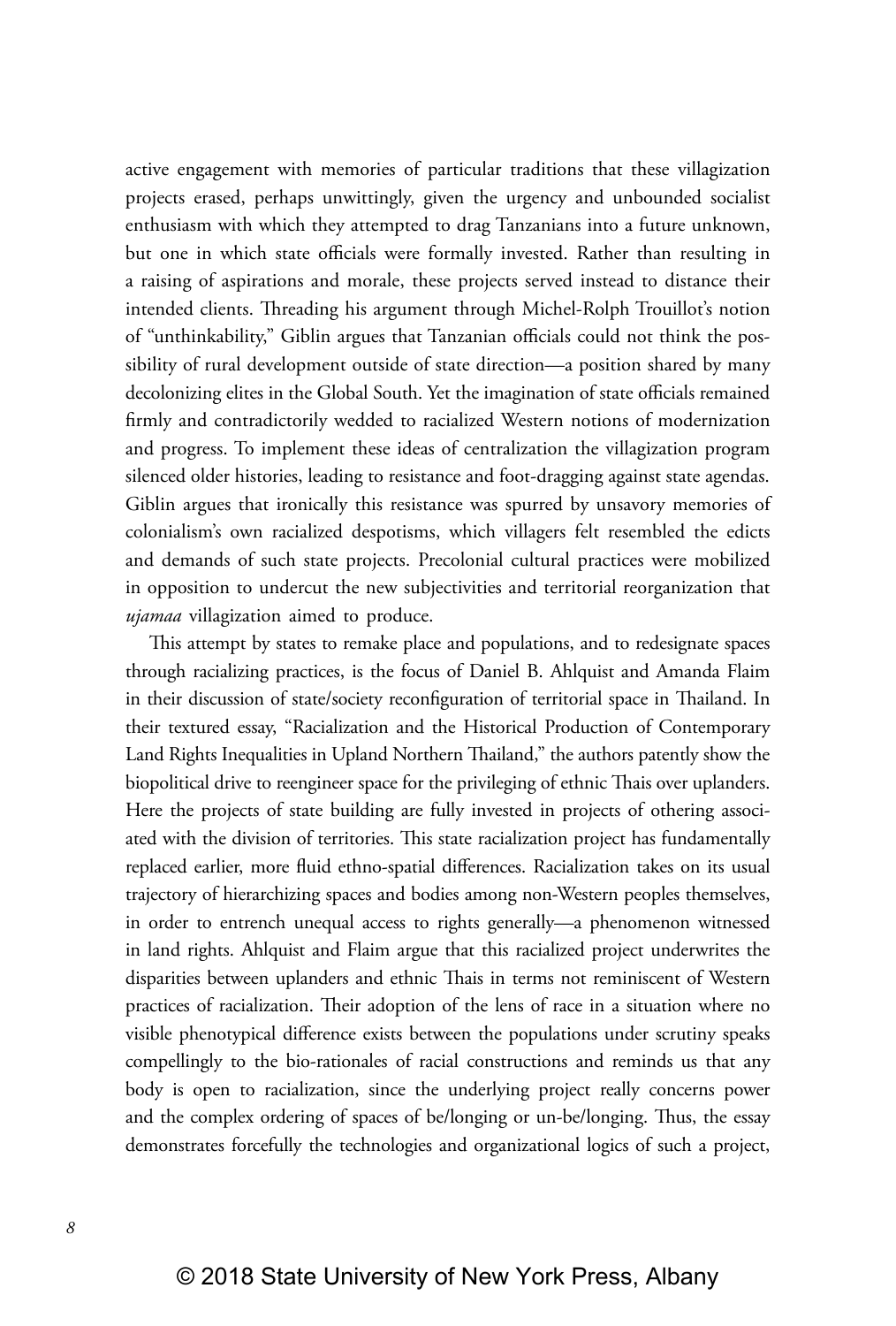and the enduring consequences of the "vulnerabilization" of the uplander population even as they share space with ethnic Thais from the "civilized" lowlands who have been relocating upland.

This ground-level scrutiny is also seen in the essay by Olivia Maria Gomes da Cunha, which focuses on Maroon women as they seek to rebuild places of comfort. Indeed, in "Making Things for Living, and Living a Life with Things," Gomes da Cunha reveals how Ndyuka women in Moengo (eastern Surinam) created gardens that transformed a former industrial landscape in ways that combine urban and rural socio-spatial logics. Moengo is a company town formed in the early twentieth century around the large Suralco bauxite operation. During civil war in the 1980s, Ndyuka who lived on the outskirts of the town, and who were largely involved in forest clearing, fled Moengo with their families to refugee camps further in the interior. Upon their return in the early 1990s, they occupied the land of the bauxite installations and transformed them into a settlement where dwellings are surrounded by gardens planted with bananas, plantains, mangos, ackee and calabash trees, medicinal bushes, and crops. Activities such as clearing the fields to selling food produce, medicinal herbs, and processed food in the cities mobilize and reinforce a set of work, kinship, and neighbourhood relations, as well as ecological and spiritual ties. In this new configuration, relations infused with social and cultural meaning linked to long-standing ties to the territory—and its gods and spirits—that increasingly involve the Cottica Ndyuka with non-Maroon interlocutors, connect life inside and outside the villages. Here one witnesses the intimacies between place and things up close as these Ndyuka families forced by circumstance adapt in innovative ways, unsettling the spatio-temporalities of the urban and rural. In Tanzania, subject/citizens resisted "ruralization," or the form that it took; here a ruralized sort of urbanization enacts a form of resistance.

In other entanglements with development, Wazir Mohamed, in his chapter, "Race and Class Marginalization in the Globalization of the Rice Industry," examines different practices of modulating the pressures of globalization (expressed in the effects of agricultural commodification on lives and landscapes) to reveal the historical depth and cultural impact of food cultures based on small-scale rural livelihoods. Yet despite the long duration of these counter-plantation-scapes, his contribution highlights the brutal reorganization of the rural and the changing dynamics of a racializing displacement, expressed in lost livelihoods and the emergence of different agents, during the onset of the neoliberal era marked by the implementation of myriad structural adjustment policies in the Global South. In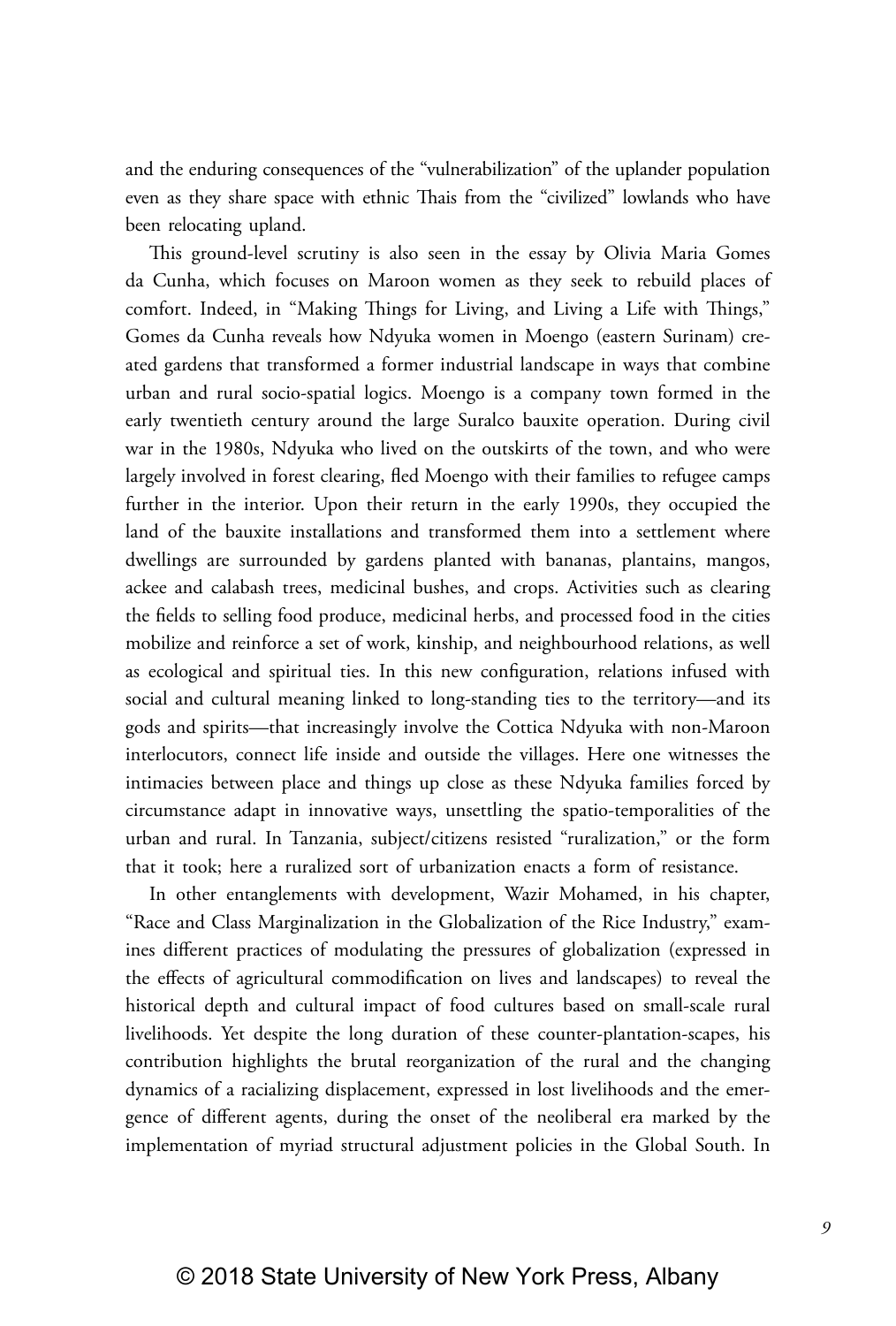particular, Mohamed discusses the recalibration of a racial-social class structure in Guyana along a seemingly intransigent Afro/Indo divide (a subject that Brackette Williams [1991] has provocatively discussed in her book, *Stains on My Name: War in My Veins*),<sup>11</sup> which is replicated in the politics of neoliberalism playing itself out in the rice sector. That sector seems to have experienced a series of intra-racial social-class displacements, first of Afro-Guyanese and now of the Indo-Guyanese small holders, leading to the consolidation of properties of considerable acreages.

These neoliberal shifts in globalization allowed for the unequal dismantlement of the protectionist political economy of preferential trade agreements, leaving small farmers, states, and other vulnerable constituencies economically overwhelmed by the larger hegemonic economies in the West. Left behind, also, were deeper interand intra-national socioeconomic asymmetries—often with devastating effects on the rural nonwhite populations of the Global South. These outcomes, captured vividly in Abderrahame Sissako's film *Bamako* and the documentary *Life and Debt* by Stephanie Black, underscore the lament and charges of Africans (Mali) and Caribbean people (Jamaicans) respectively in the face of such economic and political onslaught from neoliberal development projects. In these films, what is palpably clear is the damaging impact that these policies have inflicted on people's lives, particularly those who relied on primary agricultural products for export, by the undercutting of state authority.

Yet as Gabriela Valdivia's chapter on Ecuador's *Revolución Ciudadana* (Citizen's Revolution) discusses, even in ostensibly inclusionary political maneuvers, imaginaries of development fed by globalization processes also embolden states to engage in practices of inclusionary exclusion given spatial projects designed to effect governmentality regimes for making modern citizens and subjects. In this chapter, "At the Margins of Citizenship: Oil, Poverty, and Race in Esmeraldas, Ecuador," Valdivia shows how that country's political process unfolds in uneven ways in rural and urban milieu even though stronger "citizenship" is presumed to be its overarching goal. Esmeraldas, a mostly urban region, is strategically important to the *Revolución Ciudadana,* as it is home to Ecuador's largest oil refinery and a key thermoelectric plant (that is expected to facilitate transition to greater use of hydroelectric power) as well as to an Afro-Ecuadorean population with divergent political loyalties.

In Ecuador, a differentiated construction of citizenship simultaneously reconstructs urban/rural space via a political project ostensibly revolutionary in its claims. Through an ethnographic comparison of 15 de Marzo and Tabete—an urban and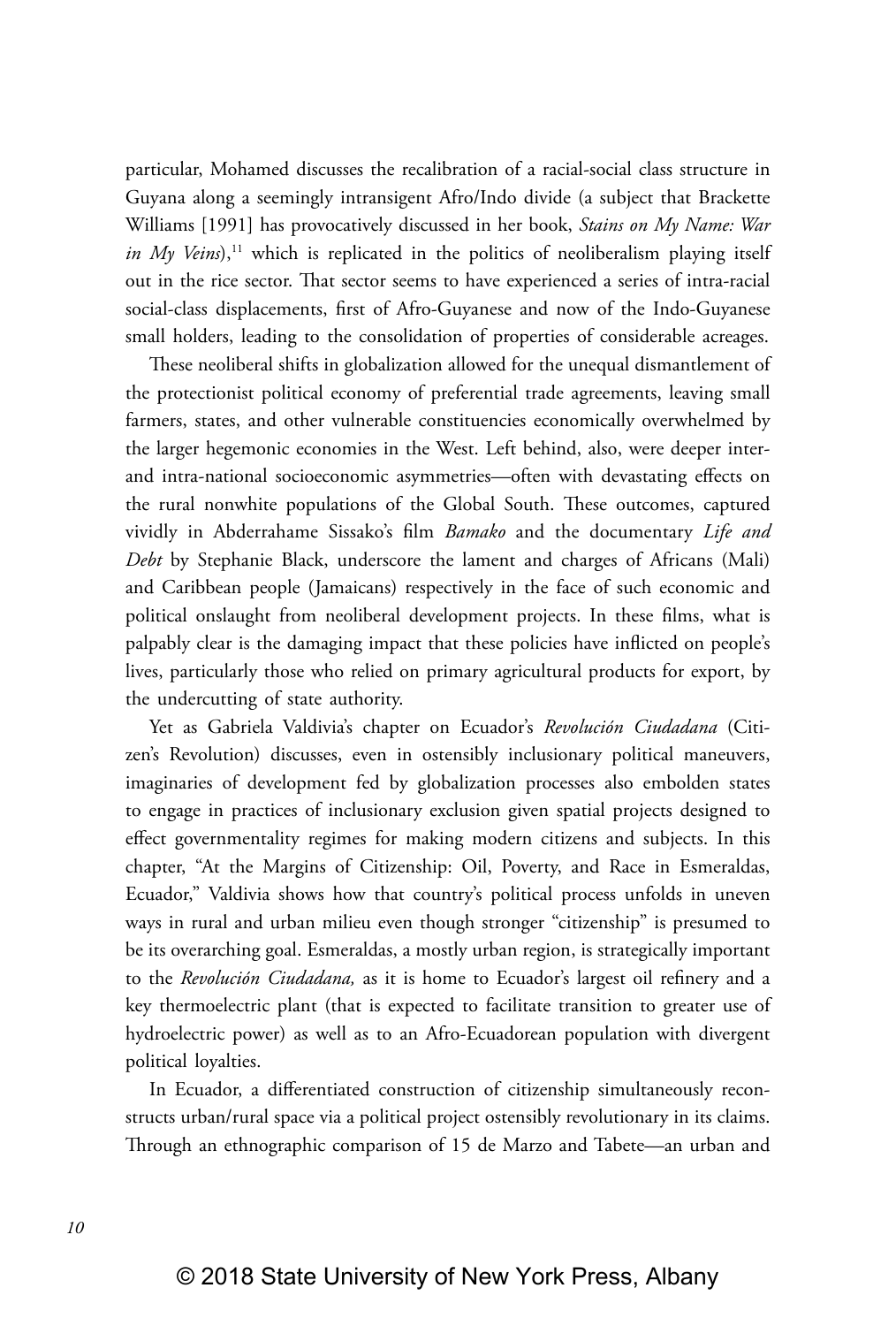a rural community, respectively—the study pays attention to the political economy that ushers in the revolutionary project, and its effects on everyday life. Valdivia especially focuses on Ecuador Estratégico, a government program of mega public works that aims to connect isolated spaces to the larger economy and infrastructural grid, and to provide basic services in health and housing. Valdivia concludes, however, that the rhetoric of transformation of the *Revolución Ciudadana* made the unevenness of the process invisible and thus silenced the significance and role of the economic and social divide in electoral or political capital existing between rural and urban communities, especially given that government projects ran through established clientele networks. The resulting paradox of the *Revolución Ciudadana* was a deepening of social inequality. Moreover, a heavy-crude pipeline was run through the space of rural Tabete, apparently provoking a deadly landslide resulting in the community being scheduled for removal. In comparison, the urban space of 15 de Marzo, though relatively better off, hardly escaped the precarity or toxic consequences of its large oil facilities.

As Arturo Escobar ([1995] 2012) and the late Michel-Rolph Trouillot (2003) have argued, the idea of development is borne from an imaginary that produces a temporal axis which situates people and spaces along a trajectory of backward and modern, or even outside of any location in modern space-time as *problems unassimilable* to the terms of a modern political imaginary of place, society, and its rightful others. Those cast into relations of "inclusive exclusion," as Giorgio Agamben (1998, 2005) highlights, or who discover themselves outside of a "place in time," becoming "flesh" as Hortense Spillers (1987) argues, or thrust into the non-place of "abject blackness" as Patricia Northover (2012) avers, become grist for diverse practices of a racializing governmentality that marks particular bodies, spaces, and places in zones of radical difference ("shitholes," to use the widely debated racialized language attributed to the current US president).<sup>12</sup> Therefore, the development project mobilizes a complex ensemble of desires and antinomies, imaginaries and materialities that are sutured into topographies of power that compose, transpose, and reconfigure rural landscapes and livelihoods as witnessed again in our final set of contributions.

The last three chapters on the United States reflect on the country's inner, as well as intrinsic, colonial spaces. They underscore the ways in which questions of race and rurality encompass the imperial metropole itself and confirm the internal relationality of the global yet differentiated character of these processes. Indeed, it may be that it is within the imperial metropole where these processes of coloniality appear with greatest clarity, as shown by the persistence of the old and new Jim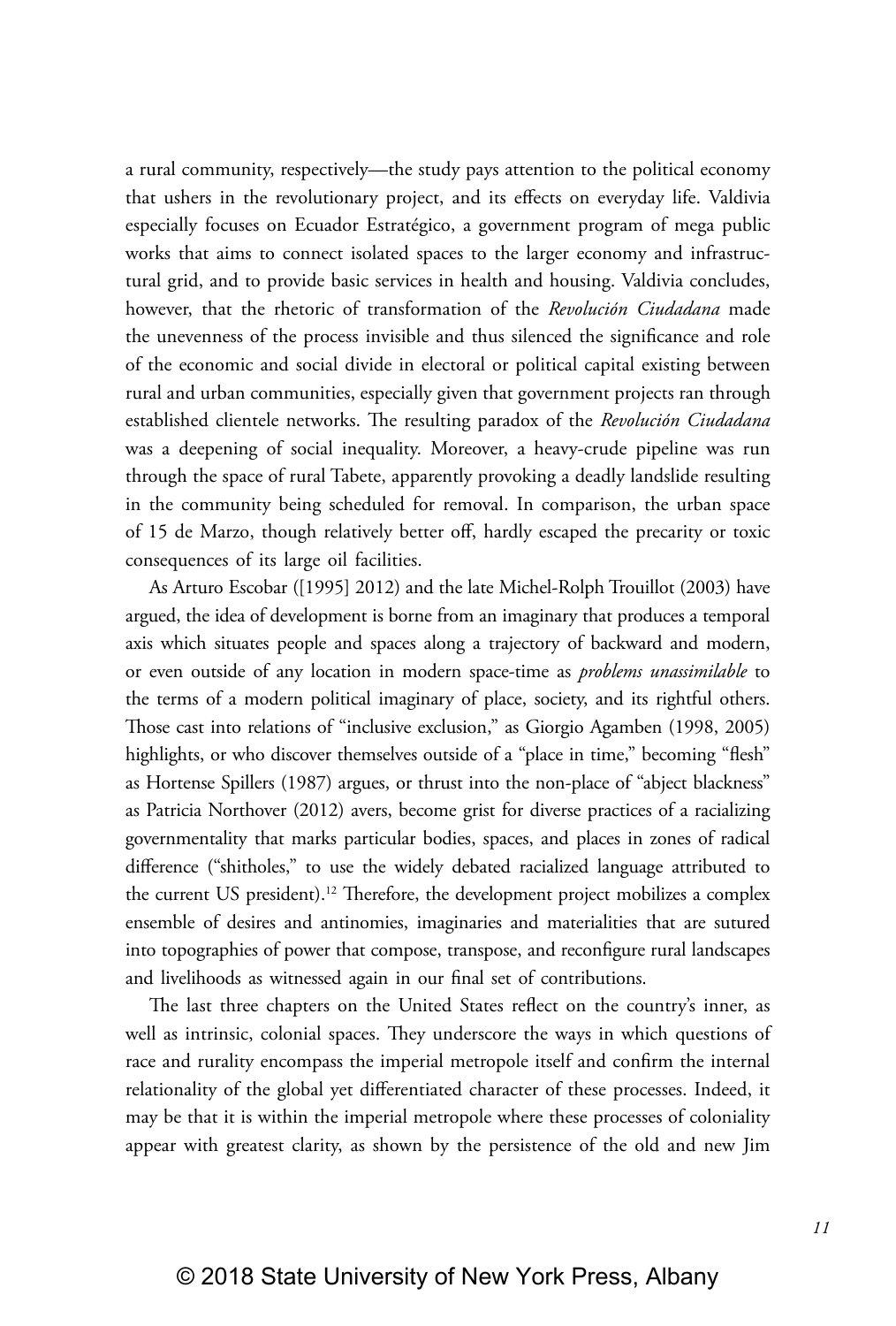Crowism,<sup>13</sup> the racialized allotment of Indian lands, and the hot spots of resonant cultural transformation—all possessing a specific historical quality and a revealing formal political density of their own.

These chapters emphasize questions of race and class, culture and politics, in which rurality offers the analytical space for going beyond the issues of poverty, self-government, and civil rights that typically envelop discussion of these inner colonial spaces. Relevant issues raised include the wide-ranging impact of transformations in ecology and labor; the importance of cultural/legal dimensions in racist practices; and the role of cultural resistance and transformation, as framed by discussions on "creolization" that largely originated in research on the Caribbean but have gained much wider coinage and some oversimplification.

In "Racing the Reservation: Rethinking Resistance and Development in the Navajo Nation," for example, Dana E. Powell examines the complex terrain of development struggles in one American Indian reservation, the Navajo (Diné) nation in the US Southwest, that is caught in the liminal space of a sovereign autonomy embedded in an imperial power structured by a history of racial rule and convoluted forms of postcolonialism. In her analysis, Powell highlights the multiple and contradictory interests at work in the "will to improve" the space of the reservation, from the US government, the Navajo state agencies, globally active extractive industrialists, environmentalists, to the elder women of the Navajo nation. She argues for understanding the struggles for space and place within the context of multiple modes of racialization that serve to displace the interests of the indigenous community members, or silence the actual "structures of feeling and imagination," to borrow a concept from Raymond Williams (1971), that members of the Navajo Diné community have invested in livelihoods and landscapes. Powell highlights the way in which US state practices, such as the census, try to depoliticize place by reducing indigenous political identities to fictive racial categories of belonging (thus silencing the history of violent appropriation and displacement through a mode of racial governmentality). She also reveals other kinds of racialization tactics as deployed by environmental activists such as the instrumental appropriation and overwriting of indigenous cultural difference for battles against the global natural resource extraction economy. Pushing against simple caricatures of the subjects of development as either victims or resistors, Powell offers a case study of elder females' activism that is critical yet accommodative of natural resource extraction activity, even as they pursue their own construal and defense of rural space, local place, and historical identity against the tide of other discourses of indigeneity.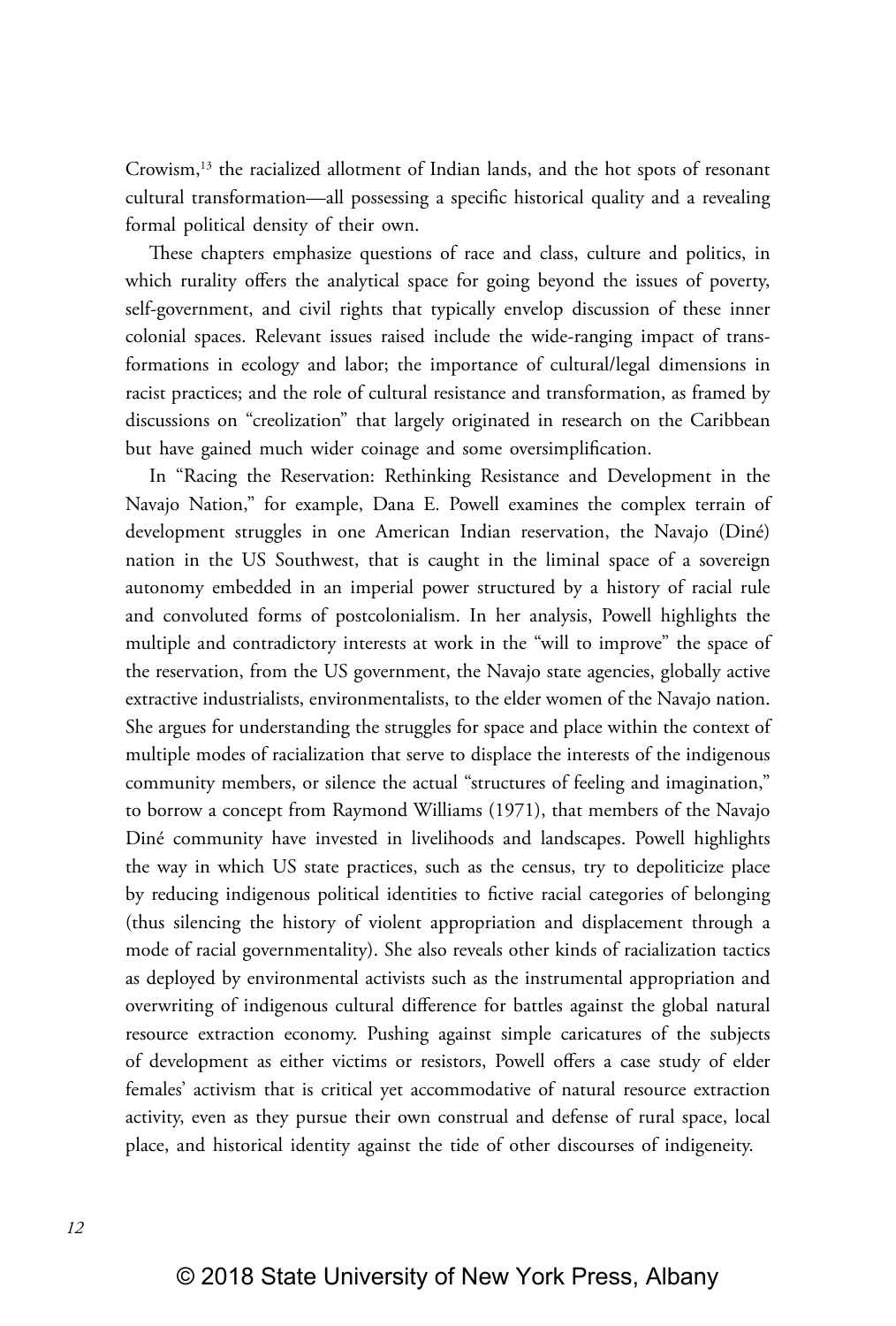Juan Giusti-Cordero's comparative survey also examines complex strategies of resistance/accommodation in the US internal periphery, focusing on cultural creation in the "internal colony" of the post–Civil War Mississippi Delta and in Loíza, Puerto Rico, under Spanish colonial rule (though increasingly subject to Anglo-American economic imperatives). Giusti-Cordero explores the environmental and labor history of the Delta and Loíza in order to understand why these sites became known as "hot spots," respectively, for the rise of the blues and of the Santiago Apóstol festivities (which also contributed to the *bomba* music tradition). These are major place-related icons of African American and Afro–Puerto Rican culture.

Giusti-Cordero provocatively connects two zones that on first impression appear disparate, but which share the status of cultural hot spots and occupy, with the Navajo (Diné) nation, a common position under US postcolonial colonialism today. The study draws connections (too infrequently made) between the US South and the Caribbean but inflects the exercise further by comparing the Mississippi Delta, which had far more swamp forest than plantations before the Civil War, with a similarly "atypical" Caribbean locale that was *not* dominated by plantation slavery in Spanish colonial times and where a free, colored population predominated. These prior histories of weak plantation presence were followed by significant periods of expanded freedom in both locations (1790–1830 in Puerto Rico, 1865–1875 in the Reconstruction Delta), which were then ended by intensified plantation dominance. The results were forceful, and sometimes violent, involving struggles over land occupation as well as innovative cultural expressions such as the Delta blues and the Santiago festivities, with far-reaching resonance.

In her chapter on race relations in the twentieth-century South, Jeannie Whayne traces the evolution of the Southern question in connection with the modernization of capitalist agriculture. Whether as peons caught up in the labor-intensive sharecropping system of the early twentieth century or as underemployed wage laborers in the capital-intensive portfolio plantations of a hundred years later, African Americans had little economic or political clout. As the nature of farming operations evolved in this period, African American farmers "freed" from plantation landlords were no longer necessary and were forced to migrate, or if they stayed, continued to endure staggering exploitation. Whayne's chapter focuses on those who stayed behind, and who continue to find their way—long after the civil rights movement—under persistent poverty, a toxic disease environment, renewed educational segregation, new challenges to their voting franchise, and racist attitudes expressed in subtle and sometimes violent ways.

*13*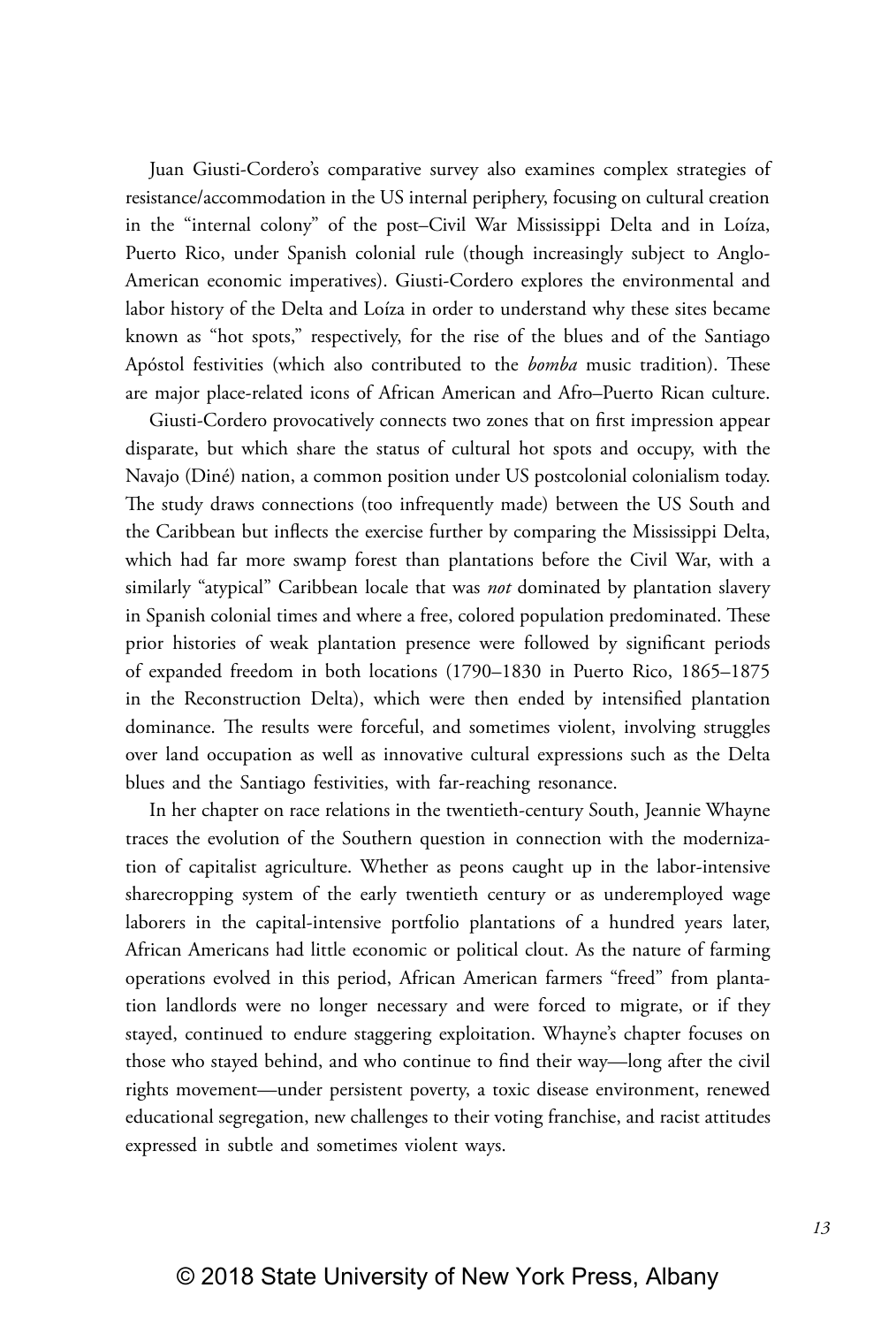These discussions on race and rurality serve to open up further inquiry into the way in which divisions such as urban and rural are constructed and the interplay between their overlapping sociocultural practices and the social relations reproducing certain topographies of power. The forays into these emergent particularities stress that we pay attention to the play of power, including the biopolitical movements through which place and spaces are produced and experienced. And they reinforce the idea of the enduring contestations that mark the relationship between various populations and states as each struggles to gain a foothold over the conditions and possibilities of development projects. In this general "will to improve," the ubiquity of these struggles underscores the ways in which locales are being undone and redone in the wake of the demands of capital in its continuing drive to accumulate and in the interplay of power among different kinds of authorities broadly interpreted.

The instances captured here in these essays signal Marx's observation about the political economic tendencies of global capital. But these are tendencies, always unfinished or rather always becoming, always unstable, always more or less contentious considering the diverse responses to exclusions, dispossessions, and dislocations. Indeed, the powers of capital are mediated by the modalities of power (as weaved through, notably, the dynamic fields of race and rurality), leaving the character of capital accumulation in historical flux, and more or less in a contingent process of transformation. Yet, precisely because these interwoven tendencies exist within globalization processes, they point in the direction of a method that would allow us to treat emergent socioeconomic phenomena as nodal points that, in spite of their differences, can be suitably compared within a broader world economy generative of a politics of race, space, and place.

## Notes

 1. In writing this introduction, we would like to thank the conference's main sponsor, the Department of African and African American Studies at Duke, especially its former chair, Tommy Defrantz; and its cosponsors, Duke Human Rights Center at the Kenan Institute for Ethics, through its director, Suzanne Shanahan; Duke's former dean of the social sciences, Linda Burton; Duke's Department of Sociology; the Duke University Center for International Studies; Office of the Provost at Duke; Duke's Franklin Humanities Institute; and the director of the Institute of African American Research at the University of North Carolina, Chapel Hill, Karla Slocum.

 2. Worthy of note here is Vanessa Agard-Jones's (2013) work on the French island—the Overseas Department of Martinique—that draws inspiration from Trouillot but pushes his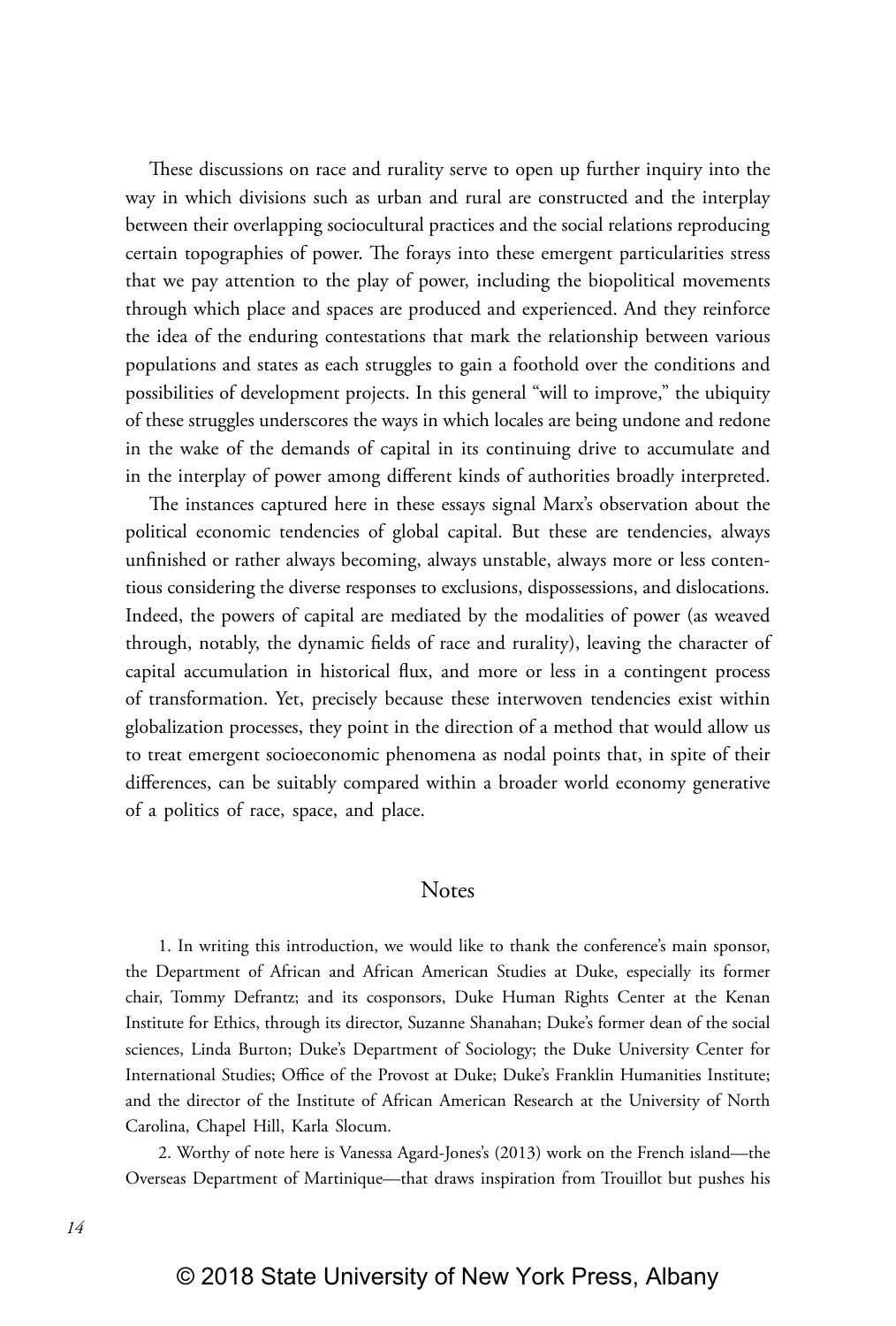methodological frame to encompass how globally articulated systems of racialized environments/spaces affect the bodies inhabiting them.

 3. We lament the passing of the brilliant geographer Doreen Massey, whose work on space and place especially has been so influential to our thinking about such issues.

 4. Despite what Tania Murray Li (2007) refers to as the "will to improve"—a will that is paradoxically implicated in the dynamic of the modernity/coloniality relation analyzed by Walter Mignolo (2000) and others.

 5. See, however, several important efforts to guide the analytical engagement with these key and problematic concepts, notably Cloke's (2006c) essay seeking to assemble a method for "conceptualizing rurality," Da Silva's (2007) text theorizing a "Global Idea of Race," and Melissa Weiner's (2012) more tactical and pragmatic offering of a conceptual guide for research on "Critical Global Race theory."

 6. As W. E. B. Dubois stated, "Perhaps it is wrong to speak of race at all as 'a concept' rather than a group of contradictory forces, facts and tendencies" ([1940] 2007: 67).

 7. See especially, in this regard, the work of Tania Li Murray (2007) and the recent calls for engaging more forcefully (at a critical and analytical level) with the legacies of race in the field of development studies, Northover (2012), Kothari (2006), and McCarthy (2009).

 8. For a discussion of the genealogy of the concept of racialization, see Barot and Bird (2001). David Theo Goldberg (2002) in a footnote comment on racialization also reminds us that while this multivalent concept has often been deployed to identify attributions of racial meaning to social groups, or to explore exclusionary, contradictory, or contesting standpoints that tend to rely on sociological, cultural, or biological reductions on race, Fanon in *Black Skin, White Masks* understood "to racialize" in contrast with "to humanize" (2002: 12). Thus one needs to address not just 1) the *historical situatedness* of processes/practices of racialization within specific milieus of the human/"man" as indeed stressed by Sylvia Wynter (1995); one must also be sensitive to 2) their critical inflection points as articulated by the *imaginary of forms of being-in-the-world* within racialization projects, as highlighted by the cultural studies approach within Britain, discussed by Audrey Kobayashi (2004: 242–243); and finally it is essential to recognize 3) the ineluctable *comparative and temporal horizons* invoked in racialization experiences and practices as animated by the education of a subject's desire and the social exercise of a will to power and place, see Fanon ([1967] 1986), Ann Stoler (1995), Shih Shu-Mei (2008), and Crichlow and Northover (2009, 2015).

 9. "Human identity stories"—a term that we (Crichlow and Northover [2009]) have coined.

10. For a discussion of the tensions between modern "urbanites" and more "rural" oriented mine workers given the unfulfilled dreams among copper miners in Zambia, see James Ferguson (1999), *Expectations of Modernity*. For an outline of the changing patterns of rural-urban social-economic formation in India, see Shah and Harris-White (2011); for an analysis of the effects of a politics of neoliberal racial dispossession in South Africa, see Arrighi et al. (2010). For a more general review of patterns of globalization and agrarian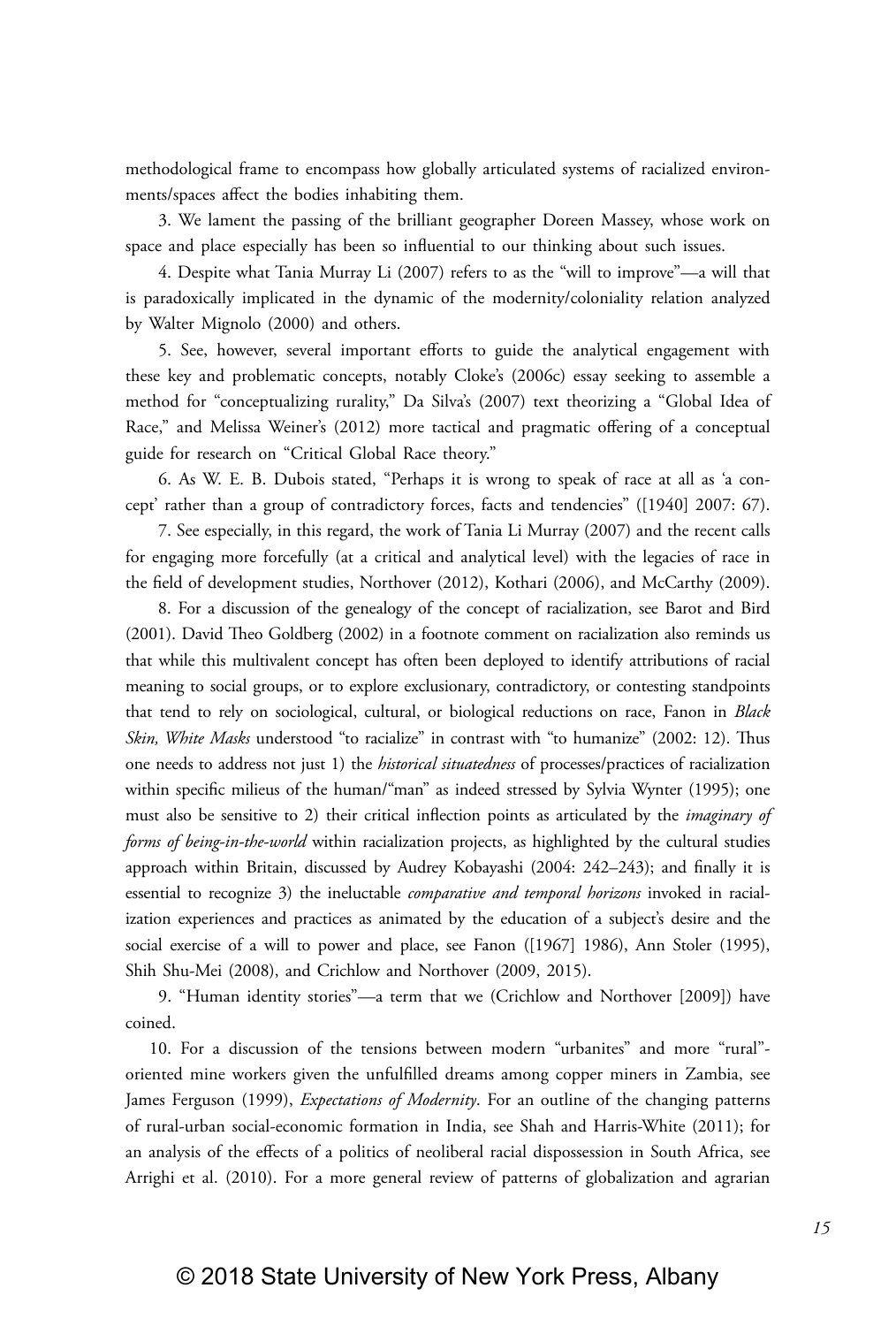change, see Akram-Lodhi and Kay (2009), and on the historical patterns of informalization involving rural spaces, see Tabak and Crichlow (2000).

11. See also the critique by Raymond T. Smith (1995), " 'Living in the Gun Mouth': Race, Class, And Political Violence in Guyana." *New West Indian Guide/Nieuwe West-Indische Gids* 69 (3 & 4): 223–252.

12. See, in this regard, Tim Bunnell and Neil Coe (2005), "Re-fragmenting the Political: Globalization, Governmentality and Malaysia's Multimedia Super Corridor." *Political Geography* 24: 831–849.

13. See in particular the recent discussion on the nature of mass incarcerations in the United States as indicative of the rise of a new Jim Crow politics of racial oppression that is offered by Michelle Alexander (2011).

## References

- Agamben, Giorgio. 1998. *Homer Sacer: Sovereign Power and Bare Life*. Translated by Daniel Heller-Roazen. Stanford, CA: Stanford University Press.
- ———. 2005. *State of Exception*. Translated by Kevin Attell. Chicago and London: University of Chicago Press.
- Agard-Jones, Vanessa. 2013. "Bodies in the System." *Small Axe* 42: 182–192.
- Akram-Lodhi, A. Haroon, and Cristóbal Kay. 2009. "The Agrarian Question: Peasants and Rural Change." In *Peasants and Globalization: Political Economy, Rural Transformation and the Agrarian Question*, edited by A. Haroon Akram-Lodhi and Cristóbal Kay, 3–34. London: Routledge.
- Alexander, Michelle. 2011. *The New Jim Crow: Mass Incarceration in the Age of Colorblindness*. New York: The New Press.
- Amin, Samir. 2011. *Global History: A View from the South*. Cape Town and Dakar: Press and CODESRIA.
- Balibar, Étienne, and Immanuel Wallerstein. 1991. *Race, Nation, Class: Ambiguous Identities*. Étienne Balibar translated by Chris Turner. New York: Verso.
- Barot, Rohit, and John Bird. 2001. "Racialization: The Genealogy and Critique of a Concept." *Ethnic and Racial Studies* 24 (4): 601–618.
- Bonilla-Silva, Eduardo. 1997. "Rethinking Racism: Toward a Structural Interpretation." *American Sociological Review* 62 (3): 465–480.
- Braudel, Fernand. 2009. "History and the Social Sciences: The *Longue Durée*." Translated by Immanuel Wallerstein. *Review* XXXII (2): 171–203.
- Bunnell, Tim, and Niel Coe. 2005. "Re-fragmenting the Political: Globalization, Governmentality and Malaysia's Multimedia Super Corridor." *Political Geography* 24: 831–849.
- Cloke, Paul and Little, Jo, eds. 1997. *Contested Countryside Cultures: Otherness, Marginalization and Rurality*. London and New York: Routledge.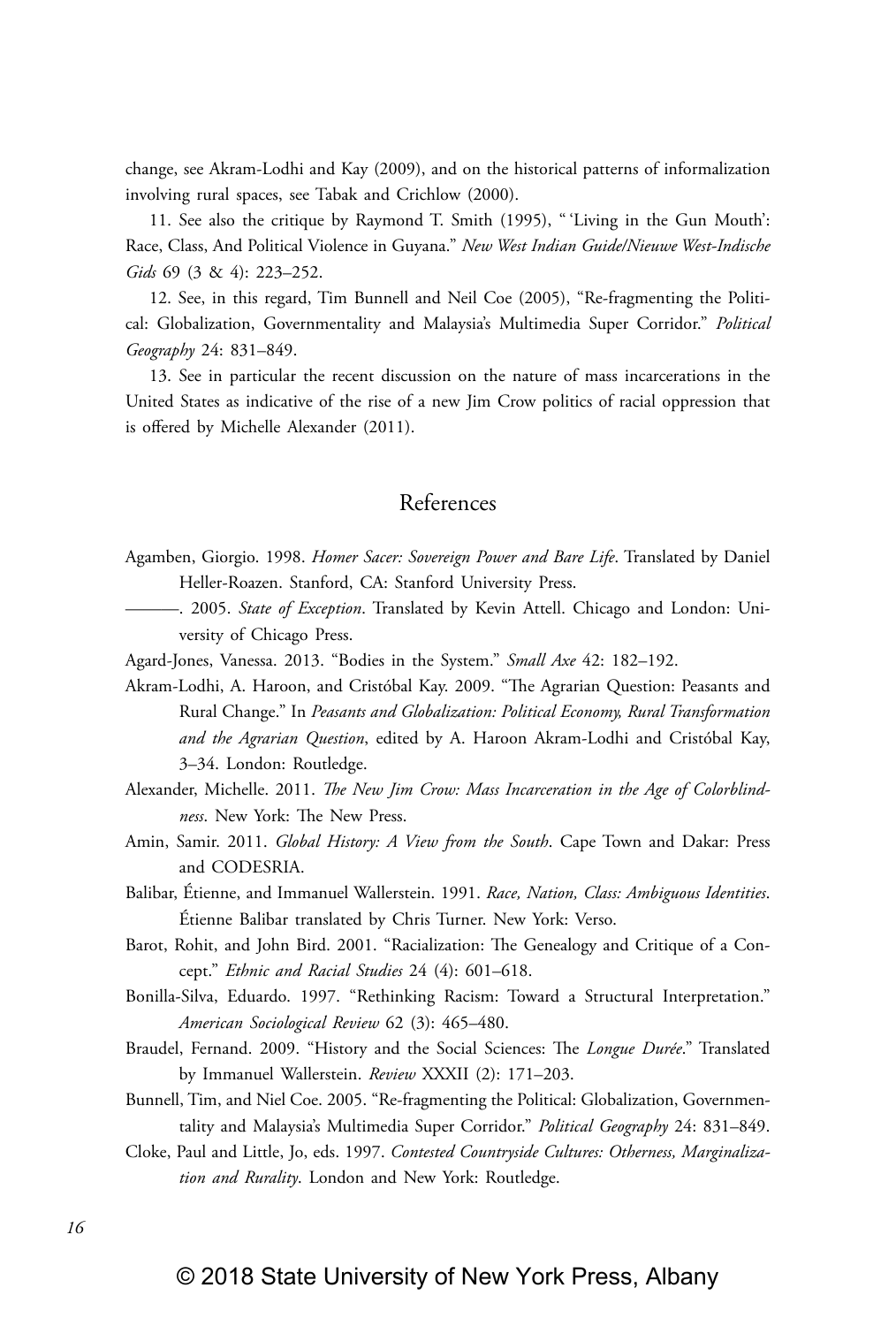- Cloke, Paul, Terry Marsden, and Patrick Mooney, eds. 2006. *Handbook of Rural Studies*. London, Thousand Oaks, and New Delhi: Sage.
- Cloke, Paul. 2006a. "Rurality and Racialized Others: Out of Place in the Countryside." In *Handbook of Rural Studies*, edited by Cloke et al., 379–387. London, Thousand Oaks, and New Delhi: Sage.
	- ———. 2006b. "Rurality and Otherness." In *Handbook of Rural Studies*, edited by Cloke et al., 447–456. London, Thousand Oaks, and New Delhi: Sage.
- ———. 2006c. "Conceptualizing Rurality." In *Handbook of Rural Studies*, edited by Cloke et al., 18–28. London, Thousand Oaks, and New Delhi: Sage.
- Cohen, Phil, ed. 1999. *New Ethnicities, Old Racisms*. London and New York: Zed Books.
- Crichlow, Michaeline, with Patricia Northover. 2009a. *Globalization and the Post-Creole Imagination: Notes on Fleeing the Plantation*. Durham, NC: Duke University Press.
- ———. 2009b. "Homing Modern Freedoms: Creolization and The Politics of Making Place." *Cultural Dynamics* 21 (3): 283.
- ———. 2015. "Whatever Happened to Diaspora and Why (not) Global Blackness?" Unpublished manuscript.
- Da Silva, Denise Ferreira. 2007. *Toward a Global Idea of Race*. Minneapolis: University of Minnesota Press.
- Du Bois, W. E. B. [1903] 1996. *The Souls of Black Folks*. New York: The Modern Library. ———. [1940] 2007. *Dusk of Dawn: An Essay Toward an Autobiography of A Race Concept*. Henry Louis Gates, Jr. (series editor), 49–67. Oxford: Oxford University Press.
- Duncan, James, Nuala Johnson, and Richard Shein, eds. 2004. *A Companion to Cultural Geography*. Malden: Blackwell Publishing.
- DuPuis, E. Melanie. 2006. "Landscapes of Desire?" In *Handbook of Rural Studies*, edited by Cloke et al., 124–132. London, Thousand Oaks, and New Delhi: Sage.
- DuPuis, E. Melanie, and Peter Vandergeest, eds. 1996. *Creating the Countryside: The Politics of Rural and Environmental Discourse*. Philadelphia: Temple University Press.
- Escobar, Arturo. [1995] 2012. *Encountering Development: The Making and Unmaking of the Third World*. Princeton, NJ and Oxford: Princeton University Press.
- Fanon, Frantz. [1967] 1986. *Black Skin, White Masks*. Translated by Charles Lam Markmann, London: Pluto Press.
- Fassin, Diddier. 2011. "Racialization: How to do Races with Bodies." In *A Companion to the Anthropology of the Body and Embodiment*, edited by Frances E. Mascia-Lees, 419–434. Malden: Blackwell Publishing.
- Ferguson, James. 1999. *Expectations of Modernity: Myths and Meanings of Urban Life on the Zambian Copperbelt*. Berkeley: University of California Press.
- Gilroy, Paul. 1987. *Ain't No Black in the Union Jack: The Cultural Politics of Race and Nation*. Chicago: University of Chicago Press.
	- ———. 2002. *Against Race: Imagining Political Culture Beyond the Color Line*. Cambridge, MA: Harvard University Press.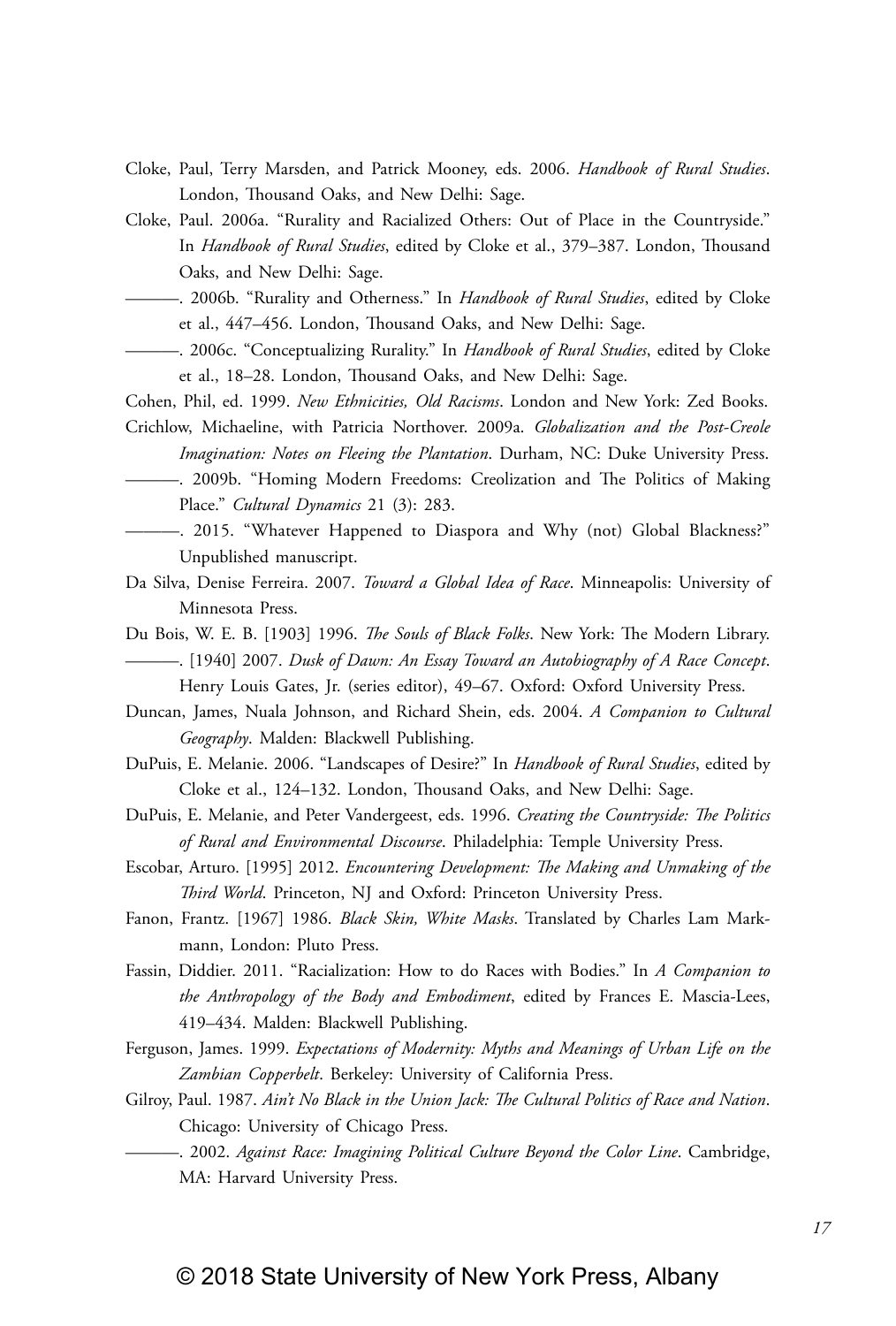Goldberg, Theo. 2002. *The Racial State*. Oxford and Malden: Blackwell.

- Halfacre, Keith. 2006. "Rural Space: Constructing a Three-fold Architecture." In *Handbook of Rural Studies*, edited by Cloke et al., 44–62. London, Thousand Oaks, and New Delhi: Sage.
- Hall, Stuart. 1980. "Race, Articulation and Societies Structured in Dominance." In *Sociological Theories: Race and Colonialism*, edited by the United Nations Educational, Scientific and Cultural Organization (UNESCO). Paris: UNESCO: 305–346.
- Harvey, David. 1996. *Justice, Nature and the Geography of Difference*. Malden and Oxford: Blackwell, 322.
	- ———. 2003. *The New Imperialism*. Oxford: Oxford University Press.
- Hoggart, Keith. 1990. "Let's Do Away with the Rural." *Journal of Rural Studies* 6: 245–257.
- Hsiao, Li-Chua. 2007. "The Black Body and Representations of the (In)human." CLCWeb: *Comparative Literature and Culture* 9 (1): 1–12. http://dx.doi. org/10.7771/1481-4374.1020.
- Jackson, John. 2005. "A Little Black Magic." *South Atlantic Quarterly* 104 (3): 373–402.
- Klein, Naomi. 2014. *This Changes Everything: Capitalism vs. the Climate*. New York: Simon and Shuster Paperbacks.
- Kobayashi, Audrey. 2004. "Critical Approaches to Cultural Geography." In *A Companion to Cultural Geography*, edited by James Duncan, Nuala Johnson, and Richard Shein, 238–249. Malden: Blackwell Publishing.
- Kothari, Uma. 2006. "An Agenda for Thinking about 'Race' in Development." *Progress in Development Studies* 6: 9–23.
- Levien, Michael. 2013. "The Politics of Dispossession: Theorizing India's 'Land Wars.' " *Politics and Society* 41 (3): 351–394.
- Li, Murray, Tania. 2001. "Relational Histories and the Production of Difference on Sulawesi's Upland Frontier." *Journal of Asian Studies* 60 (1): 41–66.
- ———. 2007. *The Will to Improve: Governmentality, Development and the Practice of Politics*. Durham, NC: Duke University Press.
- ———. 2009. "To Make Live or Let Die? Rural Dispossession and the Protection of Surplus Populations." *Antipode* 41 (S1): 66–93.
- Massey, Doreen. 1995. "Places and their Pasts." *History Workshop Journal* 39 (Spring): 182–192. ———. 2005. *For Space*. London: Sage.
- McCarthy, Thomas. 2009. *Race Empire and the Idea of Human Development*. Cambridge: Cambridge University Press.
- McMichael, Philip. 1990. "Incorporating Comparison within a World-Historical Perspective: An Alternative Comparative Method." *American Sociological Review* 55 (3): 385–397.
- Mignolo, Walter. 2000. *Local Histories/Global Designs*. Princeton, NJ and Oxford: Princeton University Press.
- Miles, Robert. 1989. *Racism*. London: Routledge.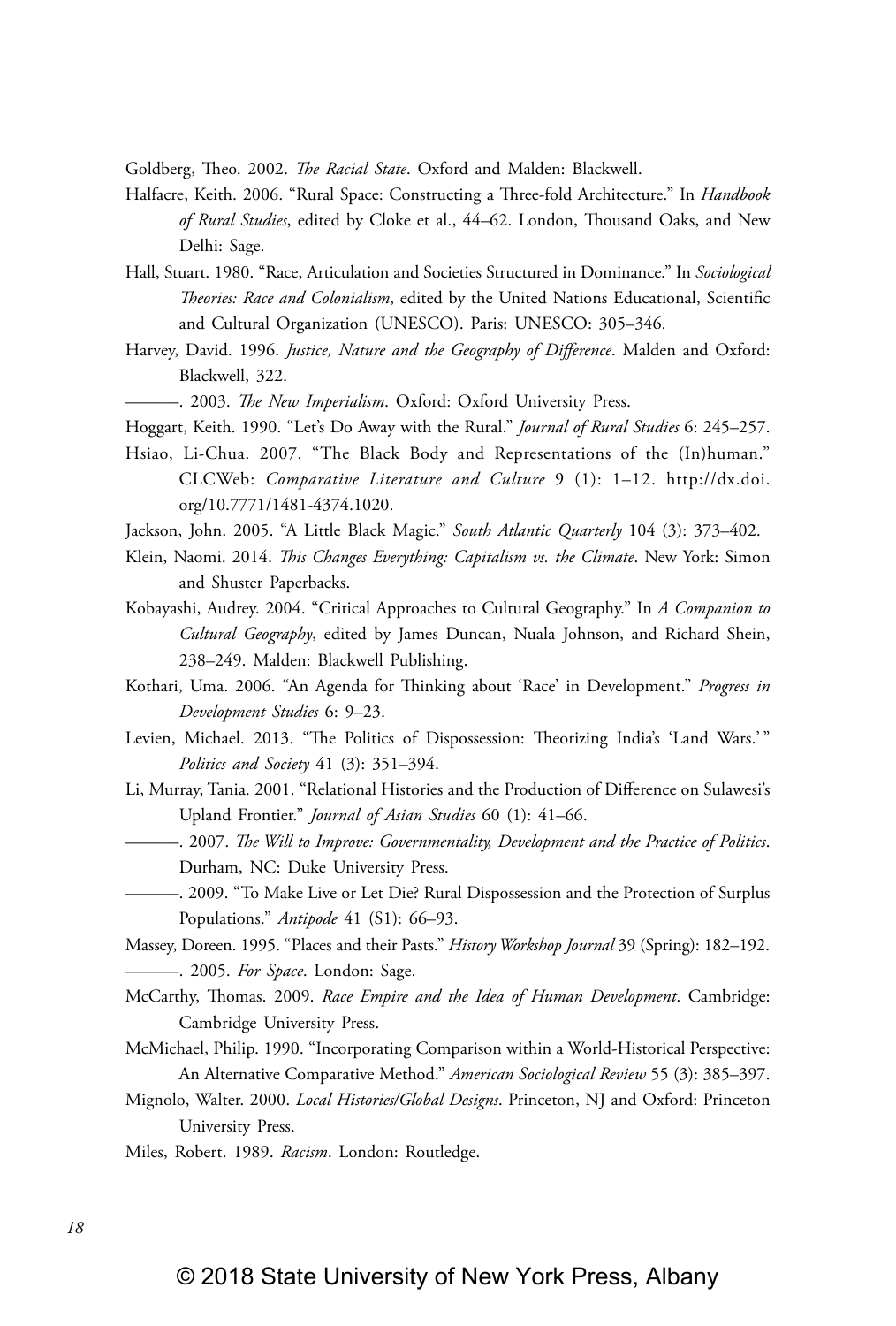Mills, Charles. 1997. *The Racial Contract*. Ithaca, NY: Cornell University Press.

- Moore, Donald, Anand Pandian, and Jake Kosek. 2003. "The Cultural Politics of Race and Nature: Terrains of Power and Practice." In *Race, Nature and the Politics of Difference*, edited by Donald Moore, Jake Kosek and Anand Pandian, 1–70. Durham, NC: Duke University Press.
- Murdoch, Jonathan, and Andy Pratt. 1997. "From the Power of Topography to the Topography of Power: A Discourse on Strange Ruralities." In *Contested Countryside Cultures*, edited by Paul Cloke and Jo Little, 51–69*.* London and New York: Routledge.
- Northover, Patricia. 2012. "Abject Blackness, Hauntologies of Development and the Demand for Authenticity-A Critique of Sen's 'Development as Freedom.'" Global South 6 (1): 66.
- Omi, Michael, and Howard Winant. 1994. *Racial Formation in the United States*. Minneapolis: University of Minnesota Press.
- Perry, Richard, and Bill Mauer, eds. 2003. *Globalization Under Construction: Governmentality, Law and Identity*. Minneapolis and London: University of Minnesota Press.
- Pratt, Andy. 1996. "Discourse of Rurality: Loose Talk or Social Struggle." *Journal of Rural Studies* 12 (1): 69–78.
- Sassen, Saskia. 2010. "A Savage Sorting of Winners and Losers—Contemporary Versions of Primitive Accumulation." *Globalizations* 10 (1): 23–50.
- Shah, Alpa, and Barbara Harriss-White. 2011. "Resurrecting Scholarship on Agrarian Transformations." *Economic and Political Weekly* XLVI, no. 39 (September): 13–18.
- Shu-Mei, Shih. 2008. "Comparative Racialization: An introduction." *PMLA* 123 (5): 1347–1362.
- Sibley, David. 2006. "Inclusions/Exclusions in Rural Space." In *Handbook of Rural Studies*, edited by Cloke et al., 401–410. London, Thousand Oaks, and New Delhi: Sage.
- Smith, Raymond T. 1995. " 'Living in the Gun Mouth': Race, Class, And Political Violence in Guyana." *New West Indian Guide/Nieuwe West-Indische Gids* 69 (3 & 4): 223– 252.
- Spillers, Hortense. 1987. "Mama's Baby, Papa's Maybe: An American Grammar Book." *Diacritics* 17 (2): 64–81.
- Stoler, Laura Ann. 1995. *Race and the Education of Desire: Foucault's History of Sexuality and the Colonial Order of Things*. Durham, NC: Duke University Press.
- Tabak, Faruk, and Michaeline Crichlow, eds. 2000*. Informalization: Process and Structure*. Baltimore: Johns Hopkins University Press.
- Thomas, Alexander, Brian Lowe, Gregory Fulkerson, and Polly Smith, eds. 2011. *Critical Rural Theory: Structure, Space, Culture*. Lanham, MD: Lexington.
- Trouillot, Michel-Rolph. 1988. *Peasants and Capital: Dominica in the World Economy*. Baltimore: Johns Hopkins University Press.